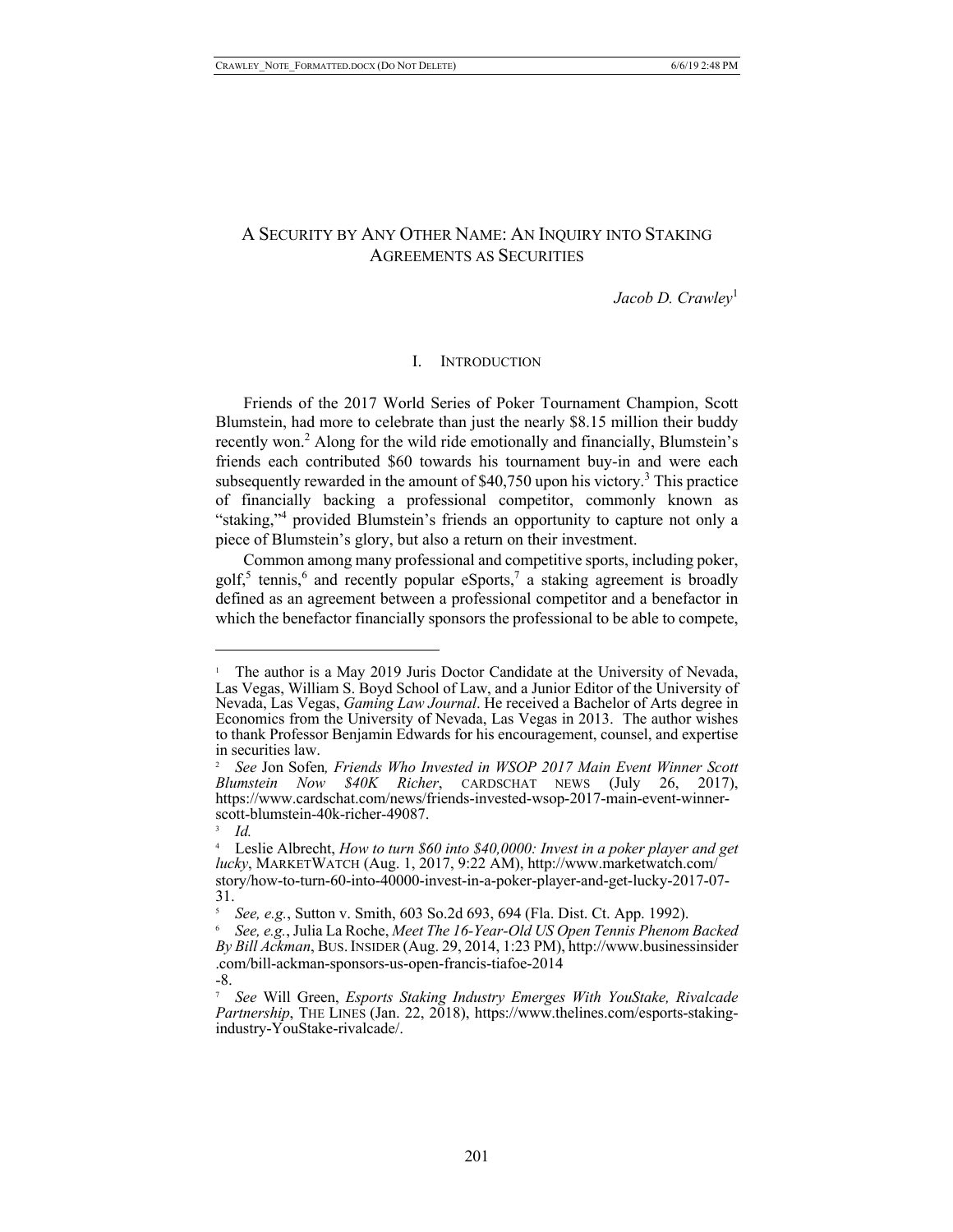and in exchange, receives a return as a percentage of the competitor's resultant winnings.<sup>8</sup> The split varies dependent upon the sport, and ranges from twenty percent<sup>9</sup> to fifty percent<sup>10</sup> of the player's winning proceeds.

Staking agreements made with poker professionals are not a new phenomenon, and have historically occurred between friends or acquaintances.<sup>11</sup> More often than not, these deals were (and many still are) informal in nature: the parties come to terms of the agreements orally and execute the arrangement by "handshake."<sup>12</sup> The informal nature of staking agreements has therefore kept these contracts hidden from the ever-watchful eye of state and federal regulatory agencies. This, however, is quickly changing. The recent emergence of online staking services, such as YouStake, IMAWHALE, ChipMeUP, and TastyStakes, has pushed the formerly back-room, handshake deals into the public spotlight, and both state and federal regulatory agencies have taken notice.<sup>13</sup>

Now aware of staking arrangements on a public level, the Financial Industry Regulatory Agency (FINRA) and the Securities Exchange Commission (SEC) have begun to investigate whether these agreements are securities as defined by the Securities Act of  $1933$ <sup>14</sup> This Essay suggests that staking agreements, by their very nature, are securities. Part I includes an overview of how Nevada currently defines securities, as well as an analysis of how Nevada might define staking agreements under Nevada law and case precedent. This article's analysis focuses on Nevada because of the extensive gambling precedent that exists there and the historically pervasive poker staking in the state. Part II analyzes staking agreements through the lens of the federal securities definition test as proposed by *SEC v. W.J. Howey Co.*, commonly termed the "*Howey* test."15 Finally, Part III will analyze the potential consequences of state and federal regulatory agencies defining staking agreements as securities.

<sup>8</sup> *See* Albrecht *supra* note 4.

<sup>9</sup> *See* Sigel v. McEvoy, 707 P.2d 1145, 1145 (Nev. 1985).

<sup>10</sup> *See* Donnie Peters, *Jason Mercier Gives Insight into the World of Staking*, POKERNEWS (Oct. 12, 2012), https://www.pokernews.com/news/2012/10/jason-mercier-gives-insight-into-the-world-of-staking-13579.htm.

<sup>11</sup> *See* Albrecht *supra* note 4.

<sup>12</sup> *See* Keith Romer, *Hedging Their Bets: How The Pros Diversify Their Poker Portfolios*, NPR (Mar. 24, 2016, 5:01 AM), http://www.npr.org/2016/03/24/471684 998/hedging-their-bets-how-the-pros-diversify-their-poker-portfolios.

See YOUSTAKE, https://YouStake.com (last visited May 15, 2019); IMAWHALE, https://imawhale.com (last visited May 15, 2019); CHIPMEUP, https://www.chipmeup.com (last visited May 15, 2019); TASTYSTAKES, https://tastystakes.com (last visited May 15, 2019).

<sup>14</sup> Securities Act of 1933 § 2, 15 U.S.C. § 77b (2012). *See, e.g.*, Haley Hintze, *YouStake Sues SEC, Seeks Declaratory Judgment Over Online Staking Legality*, FLUSHDRAW (July 7, 2017) http://www.flushdraw.net/news/youstake-sues-sec-seeks-declaratory-judgment-online-staking-legality/.

<sup>15</sup> *See generally* SEC v. W. J. Howey Co. et al., 328 U.S. 293 (1946).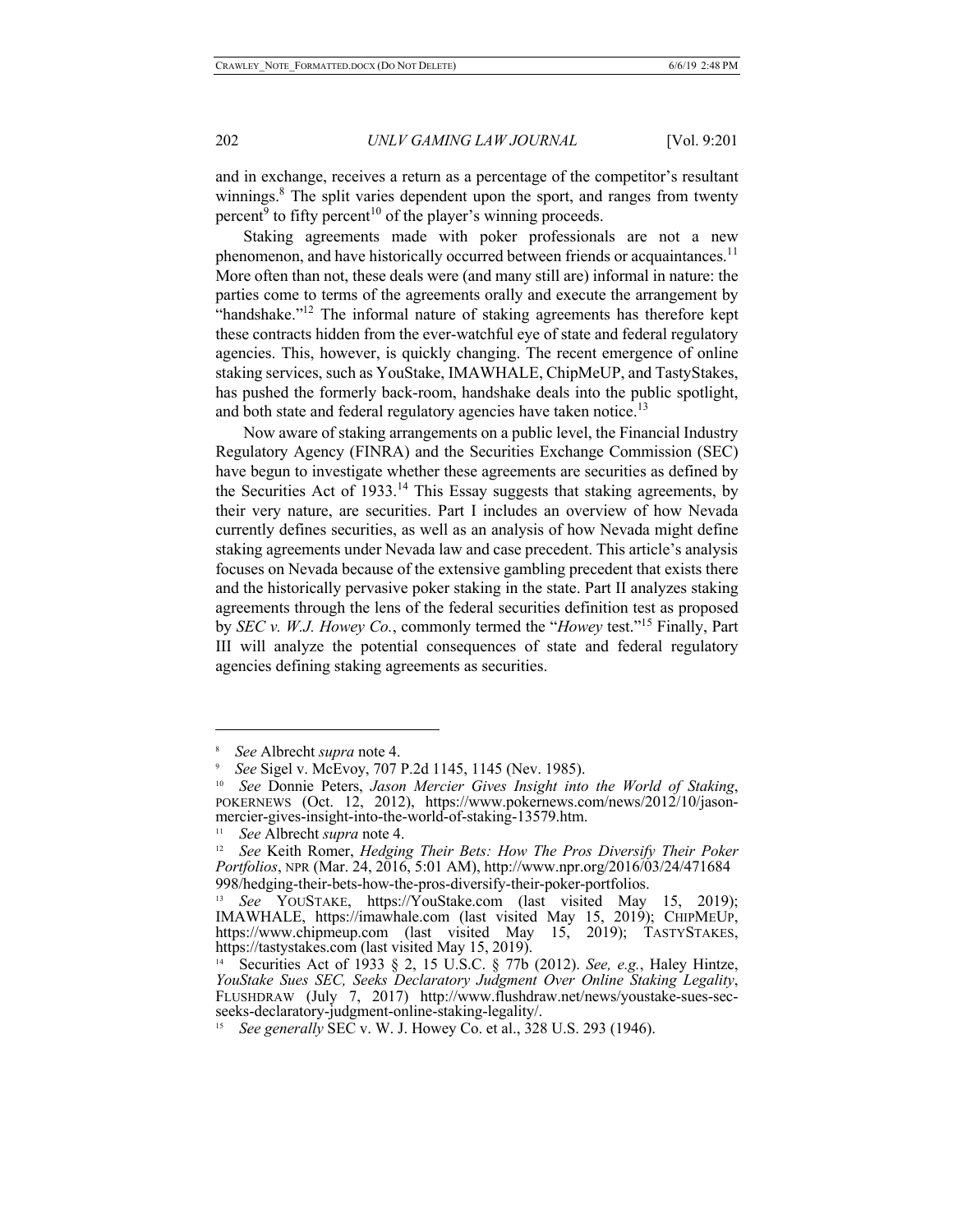### II. STAKING AGREEMENT DEFINITIONS UNDER NEVADA LAW

#### *A. Staking Agreements as Investment Contracts Under Nevada Law*

In the spring of 1983, Tom McEvoy, a poker professional, entered into an oral agreement with Martin Sigel wherein Sigel would financially back McEvoy to enter the World Series of Poker Tournament hosted by Binion's Horseshoe Club in Las Vegas.<sup>16</sup> In exchange for this capital funding, the staking agreement required McEvoy to pay Sigel twenty percent of any proceeds from his poker winnings arising from the tournament.<sup>17</sup> McEvoy, later inducted into the Poker Hall of Fame in  $2013$ ,<sup>18</sup> did not disappoint, and won two tournaments to the tune of \$657,000.<sup>19</sup> Sigel later alleged that McEvoy had paid him only \$21,400 of the \$131,400 that McEvoy contractually owed Sigel. $^{20}$ 

In the litigation that followed, the poker champion argued that the \$110,000 difference was a gambling debt and thereby not legally enforceable in Nevada.<sup>21</sup> The Nevada Supreme Court disagreed, citing case precedent wherein a contractual arrangement between two parties regarding payment via gambling winning proceeds was defined by the court as a "legitimate business arrangement" and therefore not a common law gambling debt.<sup>22</sup> In so ruling, the Nevada Supreme Court had indirectly decided that a staking agreement made between a professional gambler and his or her benefactor was a legitimate business arrangement. $^{23}$ 

### *B. Nevada Gaming Control Board*

Despite the Nevada Supreme Court's recognition in *Sigel* that staking agreements are legitimate contracts capable of enforcement, Nevada appears reluctant to attempt to regulate staking agreements outside of general contract principles. In 2015, the Nevada Legislature enacted a statute that made it

<sup>16</sup> *See* Sigel v. McEvoy, 707 P.2d 1145, 1145 (Nev. 1985).

<sup>17</sup> *Id.*

<sup>18</sup> Seth Palansky, *Poker Hall of Fame Announces Class of 2018*, WSOP.COM (July 12, 2018, 10:48 PM), http://www.wsop.com/news/2018/Jul/10710/POKER-HALL-OF-FAME-ANNOUNCES-CLASS-OF-2018.html. *See also WSOP Player Profile: Tom McEvoy*, WSOP.COM, http://www.wsop.com/players/profile/?playerid=238 (last visited Mar. 12, 2019) (Tom McEvoy became the World Series of Poker Tournament Champion in the 1983 main event tournament and has won, to date, approximately \$1.3 million dollars from poker tournaments around the United States).

<sup>19</sup> *Sigel*, 707 P.2d at 1145.

<sup>20</sup> *Id.*

<sup>21</sup> *Id. See* NEV. REV. STAT. § 463.361(1) (1983).

 $22$  Sigel v. McEvoy, 707 P.2d 1145, 1146 (Nev. 1985) (citing Johnston v. DeLay, 158 P.2d 547 (Nev. 1945)).

<sup>23</sup> *See id.*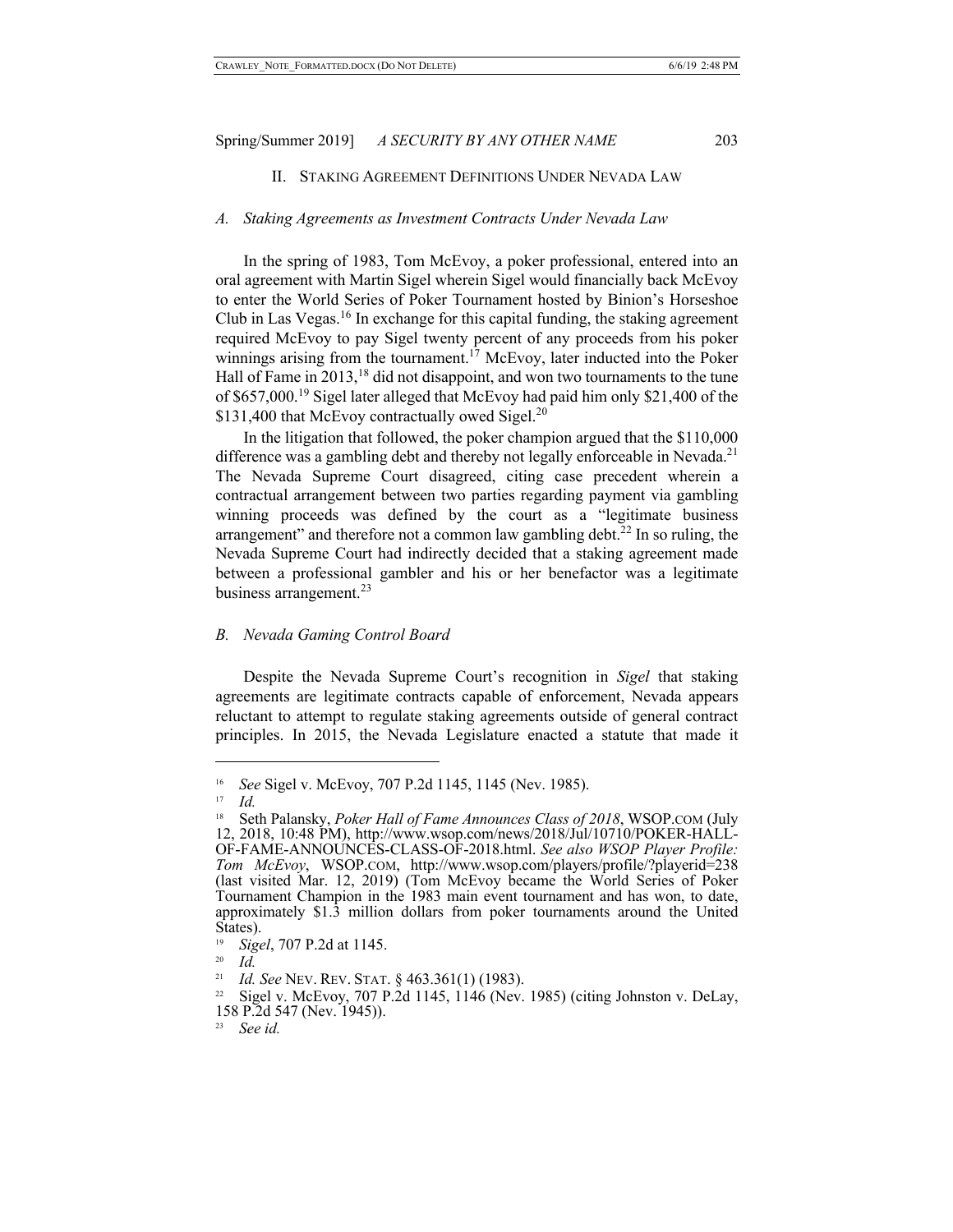"unlawful for a person to receive. . .any compensation or reward, or any percentage or share of the money. . .upon the result of any event held at a . . . sporting event or other event. . .without having first procured. . .gaming licenses. . .."<sup>24</sup> When the professional poker industry learned of this legislation, many feared that it would prohibit poker staking absent expensive gaming licenses.25 Quick to allay the fears of poker professionals and consumers, the Nevada Gaming Control Board Chairman assured players that the bill "related to sports betting only" and did not regulate poker in any fashion.<sup>26</sup>

## *C. Securities as Defined by NRS §90.295*

Despite the Nevada Gaming Control Board's reluctance to regulate staking agreements, these now legitimate contracts meet the definition of a "security" under Nevada statutory law. In pertinent part, NRS § 90.295 states:

"Security" means a note, stock, bond, debenture, evidence of indebtedness, certificate of interest or *participation in a profit-sharing agreement*. . .*investment contract*. . .or, in general, any interest or instrument commonly known as a security. . .or participation in. . .whole or partial guarantee of or warrant or right to subscribe to or purchase any of the foregoing.<sup>27</sup>

According to this statutory definition, it seems likely that Nevada would define staking agreements as securities. Staking agreements, by their nature, involve the participation of two individuals in a "profit-sharing agreement" wherein the investing benefactor is recipient to the "profits" of a professional competitor in return for their investment.<sup>28</sup>

Nevada legislators have granted power to the state Executive Branch to further analyze and define terminology under Chapter 90 of the Nevada Revised Statutes "necessary for an understanding of the provisions of this chapter<sup>[1]"29</sup> In 1992, the Nevada Secretary of State issued an administrative interpretation of the term "investment contract."<sup>30</sup> Nevada Administrative Code (NAC) § 90.090 defines the term "investment contract" (as used in NRS § 90.295) as:

<sup>&</sup>lt;sup>24</sup> NEV. REV. STAT.  $\S 465.086(1)$  (2015).

<sup>25</sup> *See* Katie Barlowe, *New Nevada Gambling Bill Could End Poker Staking Agreements (Or Not)*, CASINO.ORG (Jan. 26, 2015), https://www.casino.org/news/ new-nevada-gambling-bill-could-end-poker-staking-agreements-or-not;<br>Jason Glatzer, Poker Players Won't Be Affected by Anti-Staking Bill in Nevada,

POKERNEWS (Jan. 29, 2015), https://www.pokernews.com/news/2015/01/will-<br>nevada-prohibit-poker-staking-including-for-the-wsop-20467.htm.

<sup>26</sup> *See* Jocelyn Wood, *Poker Staking is Safe in Nevada*, POKERFUSE (Jan. 28, 2015), http://pokerfuse.com/news/law-and-regulation/26424-poker-staking-safe-nevada/. <sup>27</sup> NEV. REV. STAT.  $\S$  90.295 (2019) (emphasis added).

<sup>28</sup> *See generally id.*

<sup>&</sup>lt;sup>29</sup> *Id.* § 90.750(1) ("The Administrator may adopt regulations further defining such words and terms as are necessary for an understanding of the provisions of this chapter and any regulations adopted pursuant thereto.").

<sup>&</sup>lt;sup>30</sup> NEV. ADMIN. CODE § 90.090 (2017).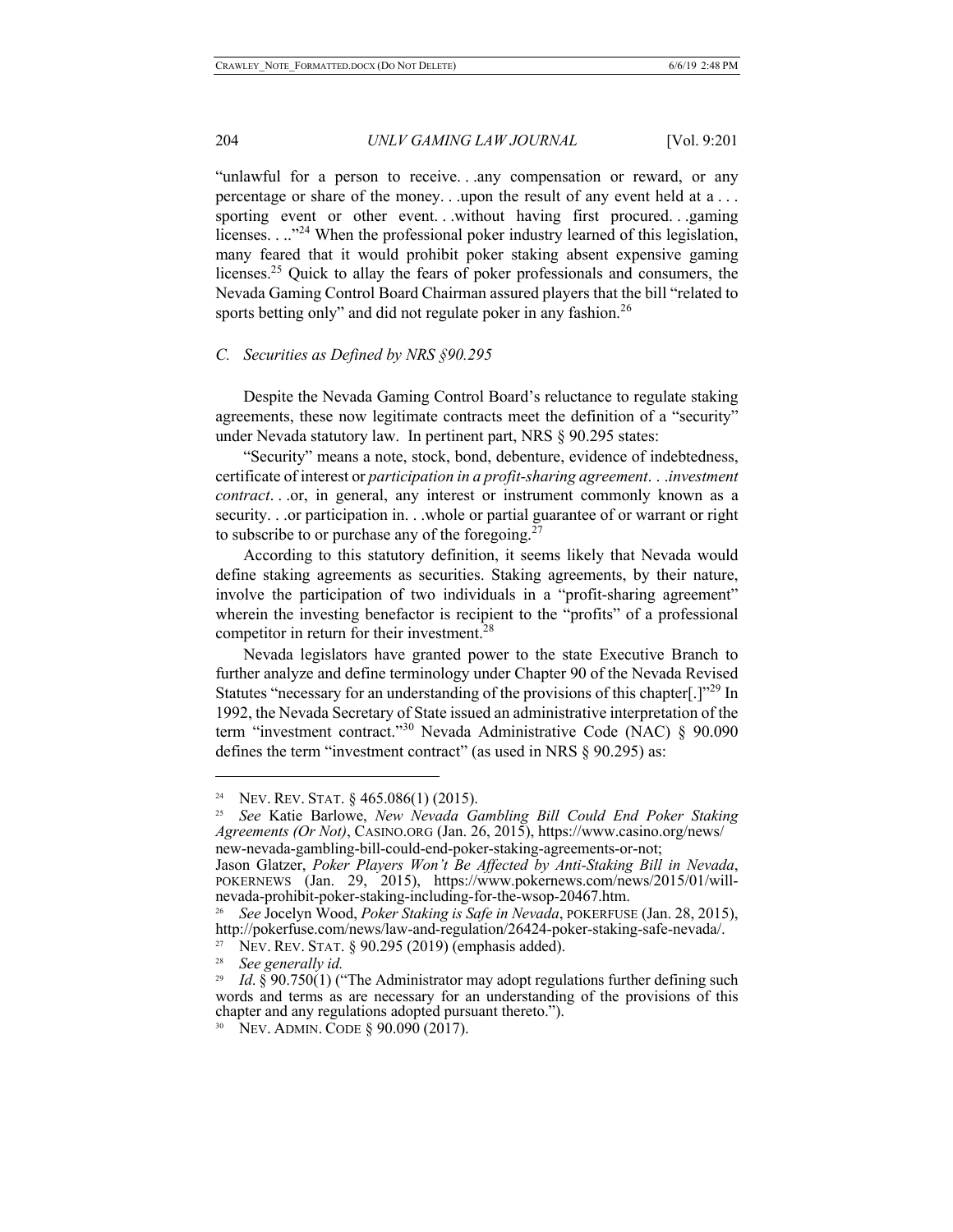- 1. Any investment in a common enterprise with the expectation of profit to be derived substantially through the efforts of a promoter or other third party; or
- 2. Any investment by which:
	- a. An offeree furnishes initial value to an offeror;
	- b. A portion of this initial value is subjected to the risks of the enterprise;
	- c. The furnishing of the initial value is induced by the offeror's promises or representations which give rise to a reasonable understanding that a valuable benefit of some kind over and above the initial value will accrue to the offeree as a result of the operation of the enterprise; and
	- d. The offeree does not receive the right to exercise practical or actual control over the managerial decisions of the enterprise.<sup>31</sup>

According to this interpretive definition, the Nevada Secretary of State could likely define staking agreements as investment contracts. The professional competitor party to a staking agreement receives capital from a benefactor in exchange for an initial value equal to a percentage of the competitor's resultant winnings.<sup>32</sup> The percentage return a benefactor receives varies greatly but is often between twenty and fifty percent.<sup>33</sup>

The benefactor's return is subject entirely to the competitor's success or failure within his or her competition. A benefactor receives nothing in return from a competitor that fails to win. The benefactor's return is also subject to the total amount given to the competitor as an award for winning his or her competition, and therefore the prize for placing first, second or third may vary greatly.<sup>34</sup>

Next, a competitor induces a benefactor to fund their ability to compete by representing that the benefactor will receive a return that is often well above the initial amount provided to the competitor.<sup>35</sup> For example, the 2017 World Series of Poker Tournament Main Event required a \$10,000 buy-in with an \$8.15

<sup>31</sup> *Id.*

<sup>32</sup> *See generally* Peters, *supra* note 10.

<sup>33</sup> *See* Sigel v. McEvoy, 707 P.2d 1145, 1145 (Nev. 1985); Peters *supra* note 10.

<sup>34</sup>*See* Robert Kirschen, *Justin Bonomo Wins 2018 Big One For One Drop*, WSOP.COM (July 18, 2018, 2:48 AM), http://www.wsop.com/news/2018/Jul/10723/ JUSTIN-BONOMO-WINS-2018-BIG-ONE-FOR-ONE-DROP.html (The 2018 World Series of Poker's "The Big One for One Drop" event drew twenty-seven participants and paid out \$10 million to the first place winner, \$6 million to the second place player, and \$4 million to the third place winner).

<sup>35</sup> *See generally* Sofen, *supra* note 2.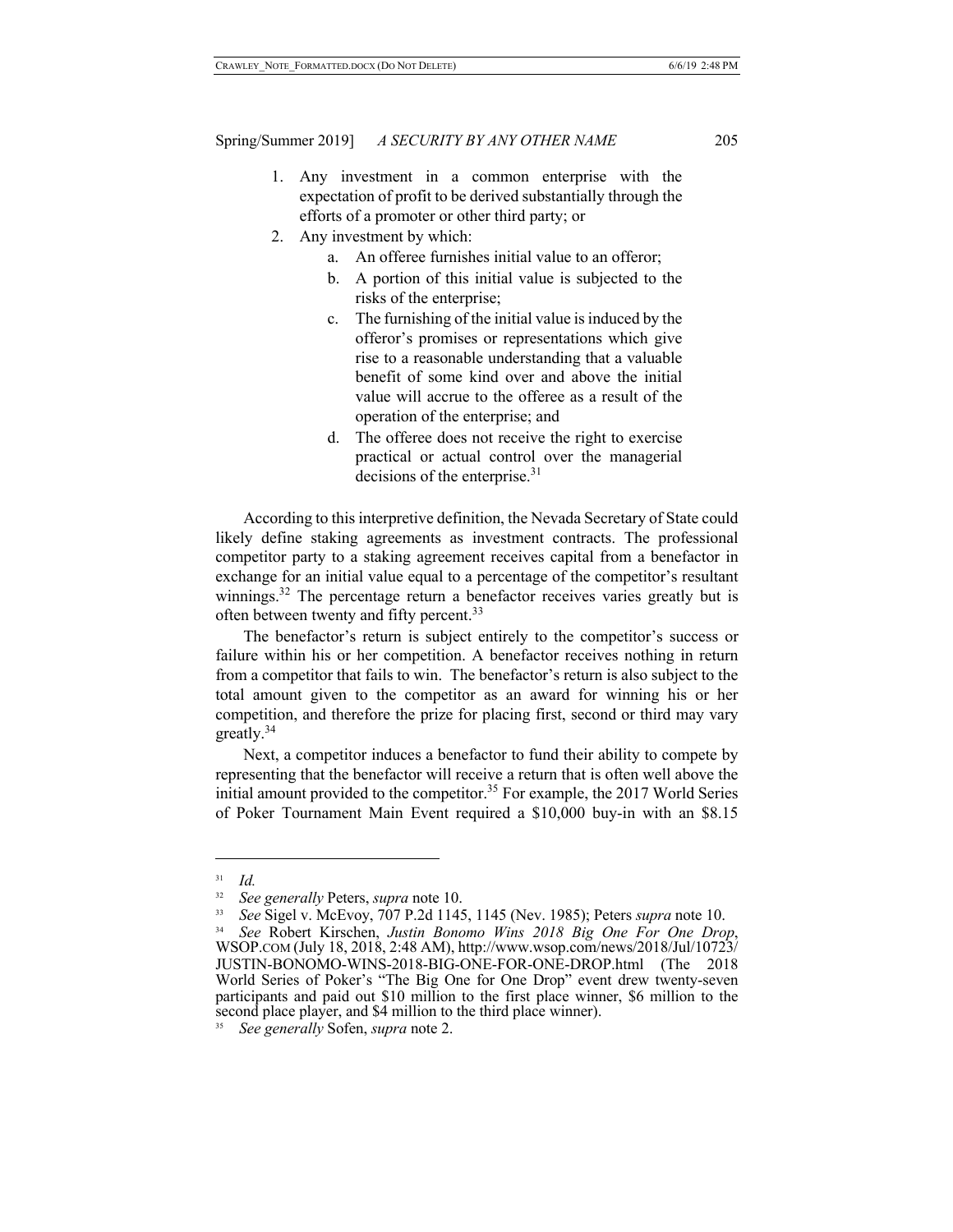million first-place award.<sup>36</sup> A benefactor that funds the entire  $$10,000$  buy-in and receives *but a single percent* of a first place award is entitled to an \$81,500 return. Again, an agreement's agreed return on winnings is often much greater than one percent.<sup>37</sup>

Finally, staking agreements generally do not allow the benefactor to manage the professional competitor.<sup>38</sup> Staking agreements do not allow the benefactor to manage how the professional competes, nor does it allow for the benefactor to manage the professional outside the competition, including how the competitor behaves prior to, during and after the competition.<sup>39</sup> A question may arise, however, if the terms of the agreement include a refund to the benefactor where the competitor does not specifically perform in competing; even in this circumstance, the benefactor does not manage the competitor in any fashion as to compel or dissuade him/her from competing, and therefore likely meets this last requirement under Nevada Administrative Code section 90.090.<sup>40</sup>

## *D. NRS § 90.530(11) Registration Exemption*

While Nevada might define a staking agreement as a security pursuant to NRS § 90.295, it is also likely that a staking agreement security is exempt from registration with the Nevada Securities Division. Nevada law requires offerors of a security to register the offering with the Nevada Securities Division prior to any sale of the security to the public.<sup>41</sup> There are, however, exceptions to the registration requirement. In pertinent part, NRS § 90.530(11)(a) grants exemption from the registration requirement where "[t]he transaction is part of an issue in which there are not more than 35 purchasers in this State, other than those designated in subsection 10, during any 12 consecutive months.  $\ldots$ <sup>42</sup>

A staking agreement, despite meeting the technical definition of a security, may therefore escape the registration requirements given the limited number of

<sup>36</sup> *Id.*

<sup>37</sup> *See Sigel*, 707 P.2d at 1145. *See also* Peters, *supra* note 10.

<sup>38</sup> *See* David Huber, *Lee Childs Wins Historic Court Case Between Backer and Stakee*, POKERFUSE (June 3, 2014), https://pokerfuse.com/news/law-and-regulation/ 2014-06-03-lee-childs-wins-historic-court-case-between-backer-and-stakee/

<sup>(</sup>In 2013, a six-person jury in New Jersey found certain clauses in a poker staking agreement unreasonable because they placed burdensome requirements upon the competitor. These requirements included providing the agreement benefactor with a competition calendar six months in advance and that the competitor "always play to the best of [his] ability.").

<sup>39</sup> *See id.*

<sup>40</sup> *See* NEV. ADMIN. CODE § 90.090(d) (2017). *See generally* David Zeitlin, *Mitchnick v. Childs, A Cautionary Tale of Actual Poker Justice*, DAVIDZEITLIN, https://davidzeitlin.com/mitchnick-v-childs-a-cautionary-tale-of-actual-poker- justice/ (last visited May 15, 2019).

NEV. REV. STAT. § 90.460 (2019).

 $42$  *Id.* § 90.530(11)(a).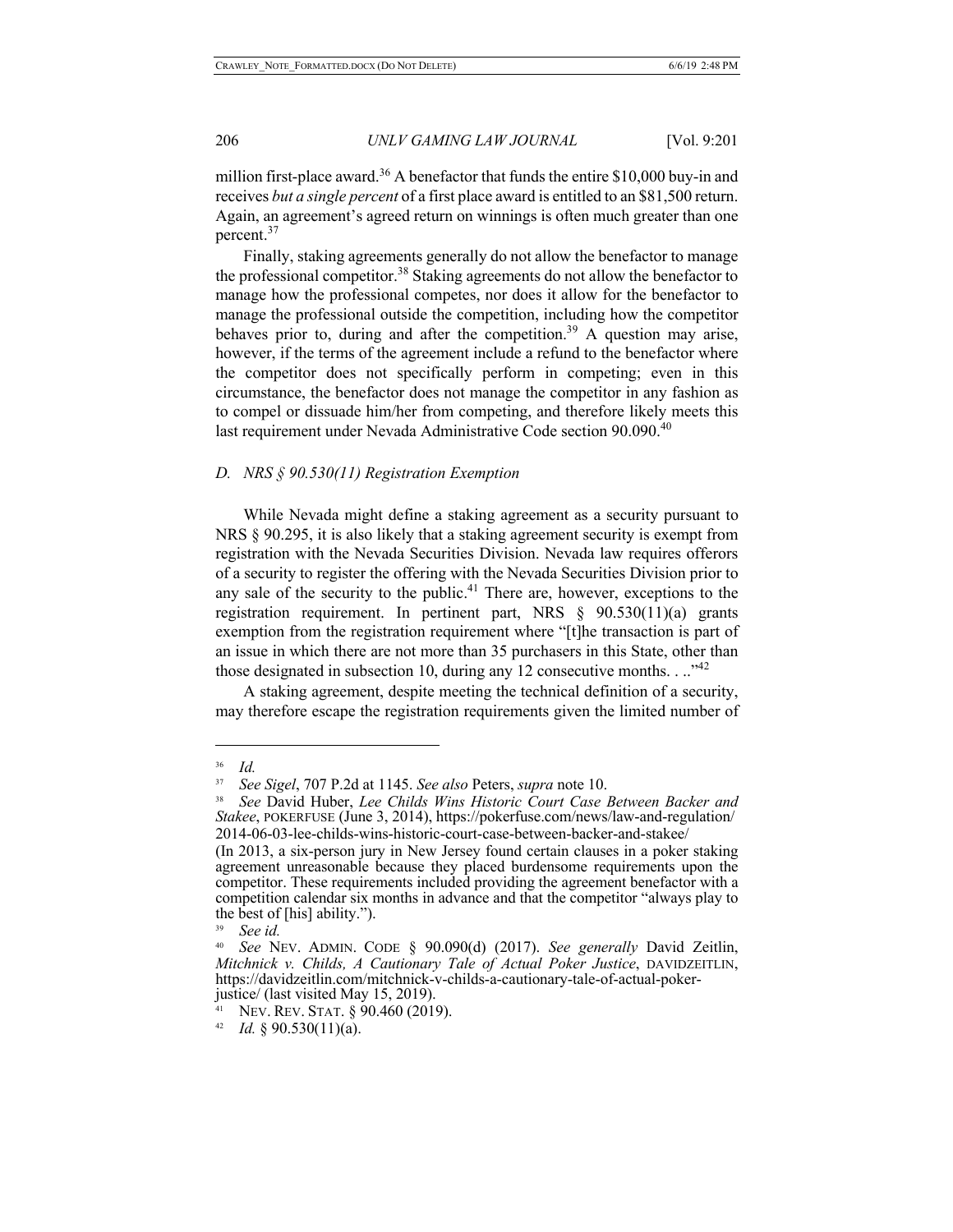individuals that partake in the agreement. The most common form of staking agreements, like the agreement between Mr. Sigel and Mr. McEvoy, involve but two individuals, only one of which is the investor.<sup>43</sup> Even larger businesses, such as YouStake or TastyStakes, could limit the number of investors in a given professional competitor's staking agreement to also escape state registration requirements. Given the small size of participants in the investment venture and the exemption under NRS  $\S$  90.530(11), it is therefore likely that a majority of staking agreements are exempt from state registration.

While staking agreements may escape registering with the state of Nevada, it is much less likely that they will escape federal registration requirements applied by the Securities and Exchange Commission.

## III. FEDERAL LAW

Expanding beyond the often secretive staking agreements, YouStake, Inc. ("YouStake") developed an online platform to facilitate staking agreements between professional competitors and members of the public.<sup>44</sup> Launched in 2015, YouStake, Inc. sought to bring staking agreements into the open market and increase opportunities for athletic competitors and public investors.<sup>45</sup> A majority of the agreements hosted on YouStake's website are poker professionals seeking capital contributions, but YouStake's platform hosts staking agreements for other athletic activities, including golf, tennis, drone racing, eSports, and even mixed martial arts.<sup>46</sup>

It wasn't long, however, before federal regulatory agencies began to examine the service that YouStake was facilitating. The United States Supreme Court has ruled that it is the responsibility and task of the Securities Exchange Commission ("SEC") and the federal courts to determine when an interest between two parties constitutes a security under the Securities and Exchange Act of 1933 ("Securities Act").<sup>47</sup> In April 2016, the SEC issued subpoenas to YouStake regarding the newly opened SEC investigation.<sup>48</sup> YouStake has since commenced litigation against the SEC claiming that another federal regulatory agency, the Financial Industry Regulatory Authority ("FINRA"), has assured

<sup>43</sup> *See* Sigel v. McEvoy, 707 P.2d 1145, 1145 (Nev. 1985).

<sup>44</sup> *See Learn All About YouStake*, YOUSTAKE, https://YouStake.com/about (last visited May 15, 2019); Jackie M. Jensen, *Meet YouStake: Marketplace for Fans to Invest in Sports Players*, VEGASTECH (Feb. 7, 2016), https://vegastech.com/2016/02 /08/meet-youstake-invest-in-sports-players/.

<sup>45</sup> *Id.*

<sup>46</sup> *See Find Players to Fund*, YOUSTAKE, https://YouStake.com/stake-a-player (last visited May 15, 2019). *See also YouStake*, NETCAPITAL, netcapital.com/companies/ youstake (last visited May 15, 2019).

<sup>47</sup> *See* United Housing Foundation, Inc. v. Forman, 421 U.S. 837, 848 (1975).

<sup>48</sup> Complaint for Declaratory Judgment at 4, YouStake, Inc. et al. v. Clayton et al., No. 5:17cv00065 (W.D. Va. July 7, 2017).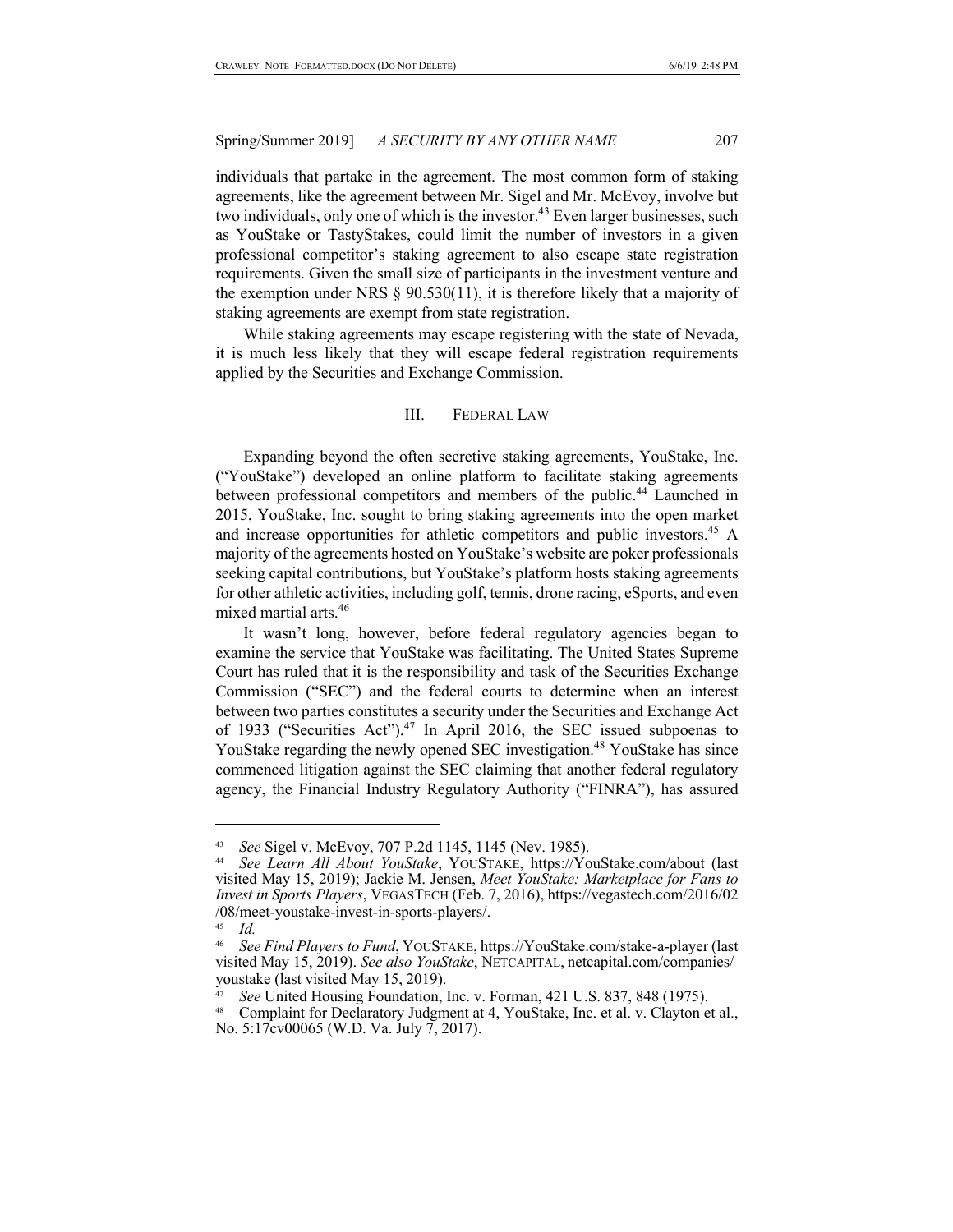$\overline{a}$ 

# 208 *UNLV GAMING LAW JOURNAL* [Vol. 9:201

YouStake that the staking agreements they offer are not securities under current federal securities law.49 On December 18, 2017 the SEC informed YouStake that it would not be recommending enforcement action against YouStake and that it does not currently consider YouStake's business model as offering securities.<sup>50</sup> The SEC likely used the test from *SEC v. W.J. Howey Co. et al.* (commonly known as the "*Howey* test") to determine whether YouStake's staking agreements constitute securities under the Securities  $Act.^{51}$  While the SEC ultimately did not recommend enforcement action against YouStake, it is likely that under the *Howey* test staking agreements are indeed investment contracts and therefore securities under the Securities Act.

# *A. "Security" Defined by the Securities and Exchange Act of 1933*

Congress adopted the Securities Act for two primary purposes: to (1) provide investors with financial and other significant information concerning securities being offered for public sale, and (2) "prohibit deceit, misrepresentations, and other fraud in the sale of securities."<sup>52</sup> In pertinent part, the Securities Act defined a "security" as follows:

The term "security" means any note, stock, treasury stock, security future, security-based swap, bond, debenture, evidence of indebtedness, *certificate of interest or participation in any profit-sharing agreement*. . .*investment contract*. . .or, in general, any interest or instrument commonly known as a "security", or any certificate of interest or participation in temporary or interim certificate for, receipt for, guarantee of, or warrant or right to subscribe to or purchase, any of the foregoing.<sup>53</sup>

Since the enactment of the Securities Act, however, litigants before the United States Supreme Court have disputed interpretation of the Act's security definition and its application to uncommon contractual arrangements between two parties.54 The United States Supreme Court's decision in one such case, commonly known as the *Howey* case, remains the cornerstone precedent in defining investment contracts under the Securities Act.<sup>55</sup>

<sup>49</sup> *Id.* at 6–7 (FINRA asked YouStake to withdraw its application for the sale of a security stating that staking activity does not constitute a security under federal law, and that staking regulation was outside the scope of FINRA's regulatory authority.).

<sup>50</sup> *SEC Drops YouStake Investigation, Countering Action Dismissed*, FLUSHDRAW (Jan. 3, 2018), http://www.flushdraw.net/misc/sec-drops-YouStake-investigation- countering-action-dismissed.

<sup>51</sup> *See* SEC v. W. J. Howey Co. et al., 328 U.S. 293, 301 (1946); discussion *infra*  Section III(b).

The Laws That Govern the Securities Industry, U.S. SEC. & EXCH. COMM'N (Oct. 1, 2013), https://www.sec.gov/answers/about-lawsshtml.html.

Securities Act of 1933 § 2(a)(1), 15 U.S.C. § 77b(a)(1) (2012) (emphasis added).

<sup>54</sup> *See, e.g.*, Marine Bank v. Weaver, 455 U.S. 551, 558–59 (1982); Tcherepnin v. Knight, 389 U.S. 332, 332–33 (1967); *W. J. Howey Co.*, 328 U.S. at 297.

<sup>55</sup> *Id.* at 293. *See also* James D. Gordon III, *Defining a Common Enterprise in*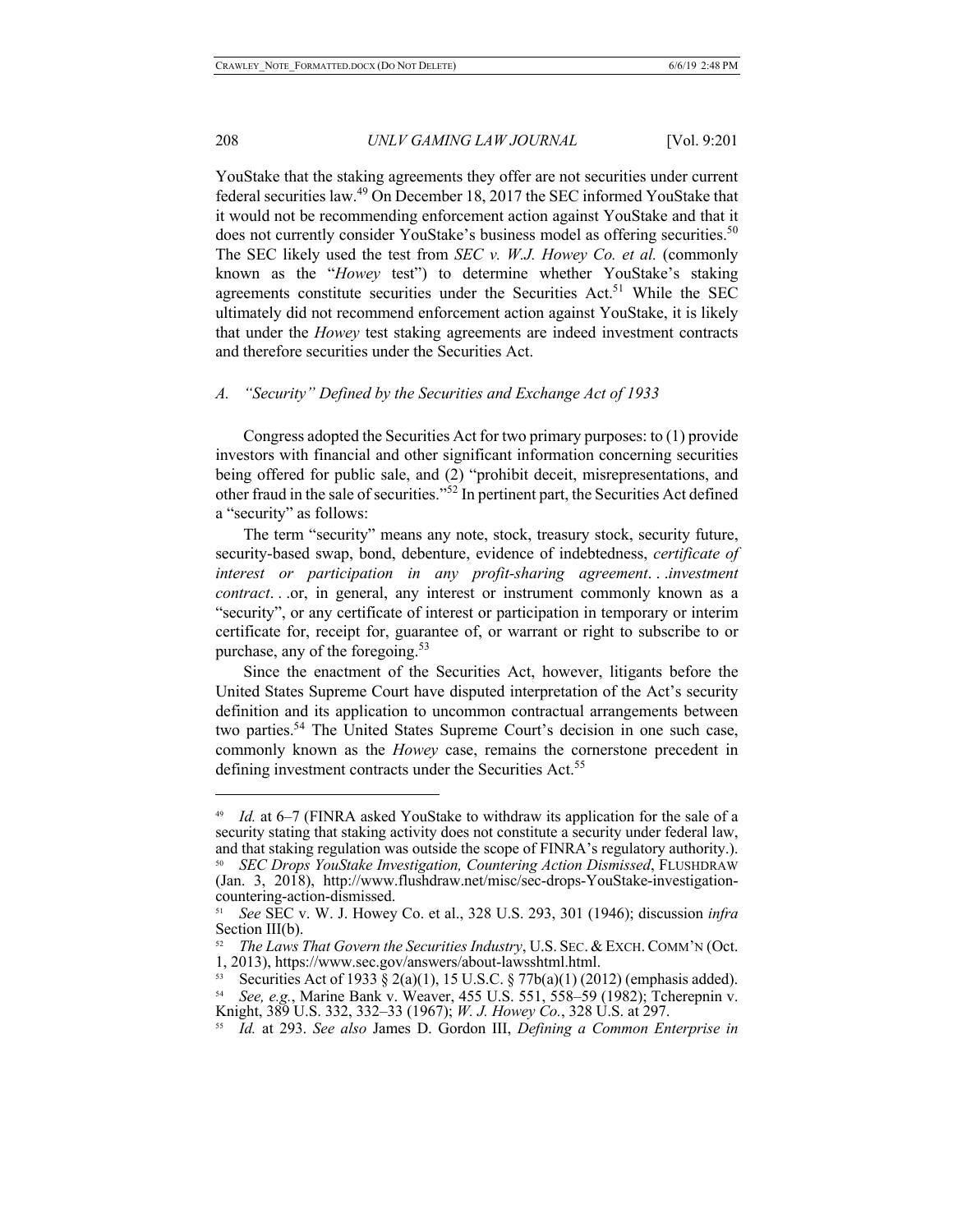### *B. The Howey Test*

*SEC v. W.J. Howey Co. et al.* came before the United States Supreme Court shortly after adoption of the Securities Act in 1933.<sup>56</sup> In *Howey*, the court determined whether service contracts between a Florida citrus fruit cultivating company and individual leaseholders constituted a security under the Securities Act.<sup>57</sup> These service contracts allowed individuals to purchase ten-year leasehold interests in citrus grove acreage cultivated and managed by the W.J. Howey Company.58 In assessing whether such service contracts constituted securities under the Securities Act, the court employed a four prong test:

[A]n investment contract for purposes of the Securities Act means a contract, transaction or scheme whereby a person invests his money in a common enterprise and is led to expect profits solely from the efforts of the promotor or third party, it being immaterial whether the shares in the enterprise are evidenced by formal certificates or by nominal interests in the physical assets employed in the enterprise.<sup>59</sup>

Today, the court's decision in *Howey* has produced four elements necessary for an offering to constitute a security: (1) An individual invests money, (2) in a common enterprise, (3) with the expectation of a profit, and (4) where the profit is realized through the efforts of someone else.<sup>60</sup> Additionally, the U.S. Supreme Court has held that an offering need not be of a common nature and that "[n]ovel, uncommon, or irregular devices" may be governed under the scope of the Securities Act.<sup>61</sup> As the cornerstone case defining securities pursuant to the Securities Act, the SEC will likely use the *Howey* test to determine whether staking agreements are securities.

## *1. Howey Test Element One: "Individual Invests Money"*

The first prong of the *Howey* test, namely whether an individual is investing money or capital, is likely met by the current common structures of staking agreements. While seemingly straightforward, litigants have contested this prong of the *Howey* test since its adoption. In 2009, the Ninth Circuit decided *Warfield v. Alaniz*, wherein financial planners convinced investors to make irrevocable charitable donations to a "charitable gift annuity" with the promise that the investor would receive back a lifelong stream of income that would proceed to a

*Investment Contracts*, 72 OHIO ST. L.J. 59, 65 (2011) ("The leading case regarding the definition of investment contracts is SEC v. W.J. Howey Co.").

<sup>&</sup>lt;sup>56</sup> *See W. J. Howey Co.*, 328 U.S. at 293–294.

 $\frac{57}{58}$  *Id.* at 294–97.

 $\frac{58}{59}$  *Id.* at 295–96.

<sup>59</sup> *Id.* at 298–99.

<sup>60</sup> *Id.*

<sup>61</sup> SEC v. C. M. Joiner Leasing Corp. et al., 320 U.S. 344, 351 (1943).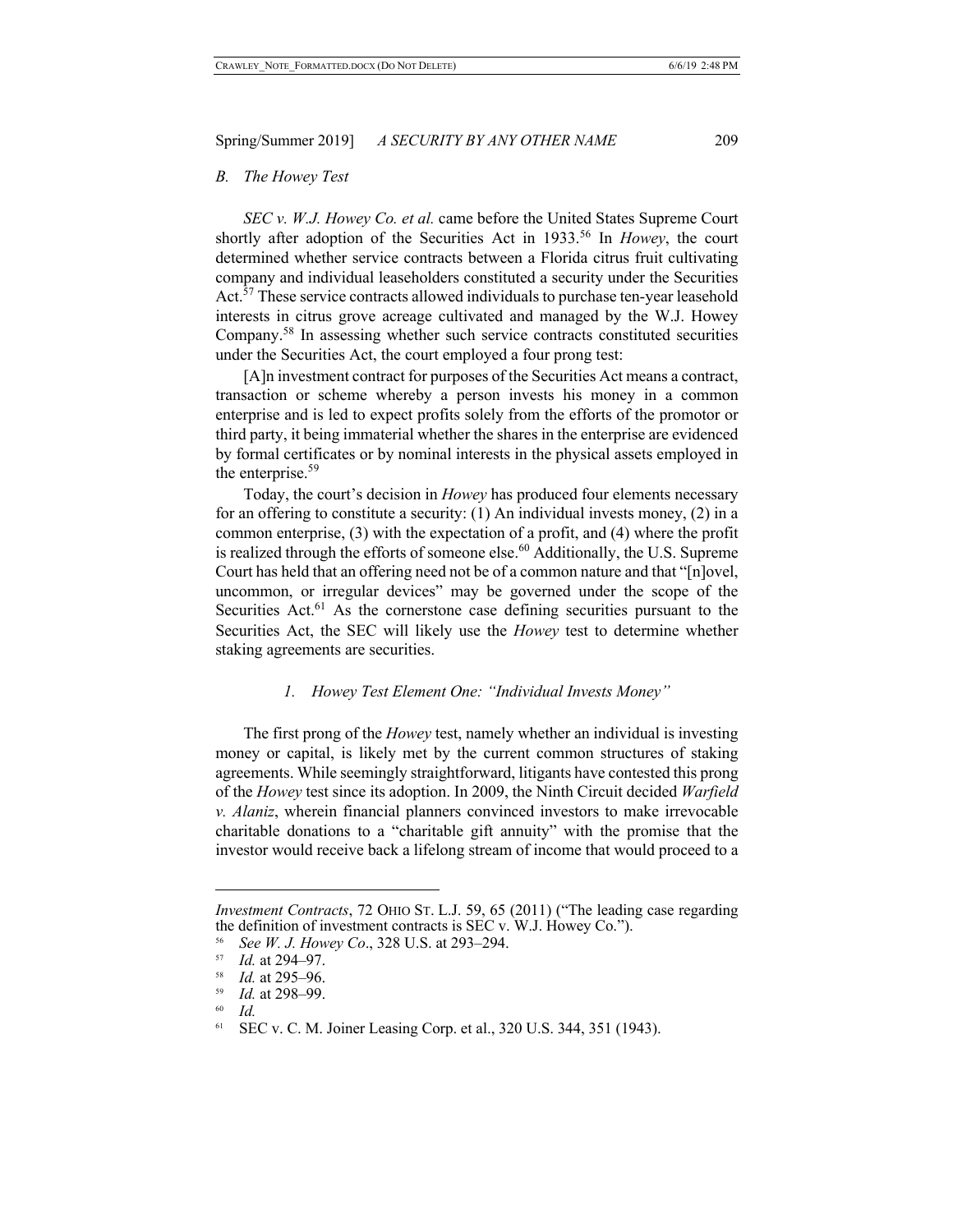charitable organization at the time of their death.<sup>62</sup> The defendants in *Warfield* argued that the charitable gift annuities were not securities because the investors intended to make charitable donations rather than invest for financial gain, and thereby did not make any investment of money or capital. <sup>63</sup> The Court rejected this argument stating that the *Howey* test's first prong is met where an individual investor "commit[s] his assets to the enterprise in such a manner as to subject himself to financial loss."<sup>64</sup> The Court held that investors risked financial loss by investing in an enterprise that could possibly not honor its contractual promises.<sup>65</sup>

Staking agreements likely fulfill the "investment of money" prong of the *Howey* test according to *Warfield'*s financial loss test. Taking the staking agreement between Tom McEvoy and Martin Sigel as an example, Sigel funded McEvoy with the expectation of sharing in any award that McEvoy might win in the WSOP tournament.<sup>66</sup> The very nature of this expectation implies that Sigel was wholly aware that there existed a possibility McEvoy could lose the tournament. If McEvoy did lose and did not recover any award proceeds, then Sigel would collect neither any share of award proceeds, nor reimbursement from McEvoy for his initial capital investment. Sigel, therefore, risked financial loss by providing McEvoy with the initial funding to enter the WSOP tournament and likely fulfills the first prong of the *Howey* test.

### *2. Howey Test Element Two: "In a Common Enterprise"*

After the U.S. Supreme Court defined an investment contract as requiring investment "in a common enterprise" (also known as the commonality requirement), the various circuit courts issued decisions that vary greatly in their definition of what constitutes a "common enterprise."<sup>67</sup> The resultant separate categories of the commonality requirement now include horizontal commonality, narrow vertical commonality, and broad vertical commonality.<sup>68</sup> Horizontal commonality is satisfied where an investor pools resources with other investors and the profits of the investors are dependent upon the overall success of the venture, whereas vertical commonality is satisfied where each individual investor's return is dependent upon the promoter/manager's efforts.<sup>69</sup> Vertical

<sup>62</sup> *See* Warfield v. Alaniz, 569 F.3d 1015, 1018, 1020 (9th Cir. 2009). Sold from 1996 to 2001, these charitable gift annuity investment products were wildly popular. Unfortunately for the investors, the organization that offered this product was nothing more than a Ponzi scheme in which the organization used investor capital to pay off early annuitants and commission payments to financial planners. *Id.* at 1018.<br><sup>63</sup> *Id.* at 1021.

 $\begin{array}{cc} 64 & \text{Id.} \\ 65 & \text{Id.} \end{array}$ *Id.* 

<sup>66</sup> *See* Sigel v. McEvoy, 707 P.2d 1145, 1145 (Nev. 1985).

<sup>67</sup> Gordon, *supra* note 55, at 60–61, 68. 68 *Id.* at 61–62.

<sup>69</sup> *Id.* at 66–67*.*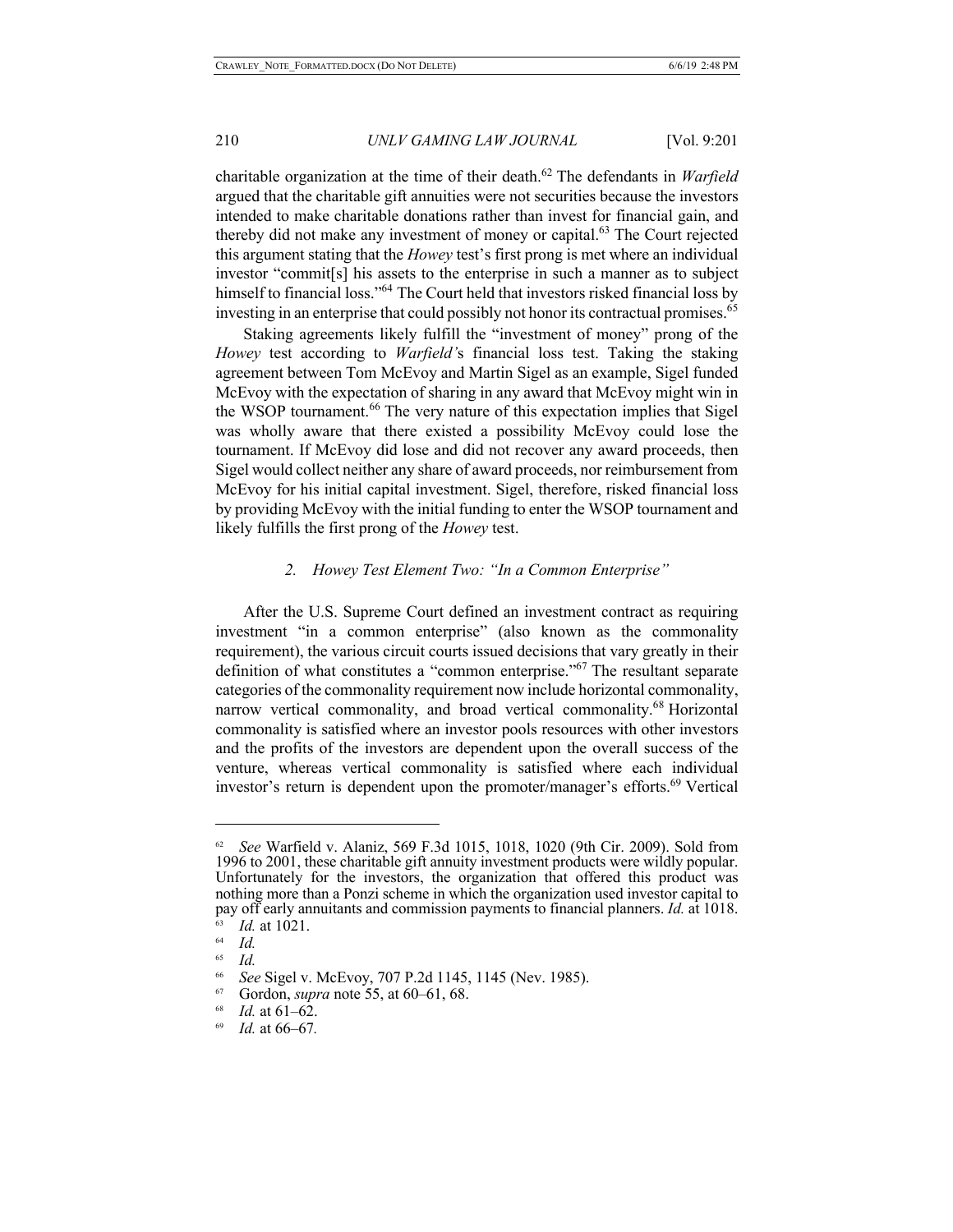commonality is further bifurcated into narrow vertical commonality and broad vertical commonality, discussed in depth below. Ultimately, it is likely that staking agreements satisfy horizontal, narrow vertical and broad vertical commonality.

#### *a. Horizontal Commonality*

Currently, horizontal commonality is the categorical commonality requirement used by the Third, Sixth and Seventh Circuits; the Second Circuit accepts horizontal commonality but has not ruled on vertical commonality.<sup>70</sup> As described by the Seventh Circuit in *Wals v. Fox Hills Dev. Corp.*, horizontal commonality consists of "a pooling of interest[] not only between the. . .promoter and each individual 'investor' but also among the 'investors'. . .."71 This pooling often follows an agreed upon pro-rata basis for the distribution of profits.<sup>72</sup> Furthermore, the profits returned to each investor are dependent upon the "profitability of the enterprise as a whole.] $1^{773}$ 

Staking agreements likely fulfill both requirements of horizontal commonality, if the SEC or a federal court would use horizontal commonality as a basis for defining a "common enterprise." Investors in staking agreements provide contributions to a pool of capital to permit the professional to participate in the activity the professional desires.<sup>74</sup> This is true if the staking agreement consists of one benefactor and one professional or, as is the case with businesses such as YouStake, multiple investors pooling resources to allow a professional to compete. Furthermore, the distribution of a professional's award winnings often occurs on a pro-rata basis where there exist multiple investors, such as in the example of Scott Blumstein and his college friends.<sup>75</sup> Finally, any award proceeds distributed to a single or multiple investors is contingent upon the success of the professional, i.e. the profitability of the enterprise as a whole.<sup>76</sup> In other words, the resources that are pooled by a single or multiple investors allow the professional to compete with the goal of achieving large award winnings and achievement of that award results in profitability for each individual investor based upon a pro-rata share. Equally important for horizontal commonality, failure to achieve an award results in a loss to each individual investor, regardless

<sup>70</sup> *Id.* at 68. *See also* Revak v. SEC Realty Corp., 18 F.3d 81, 88 (2d Cir. 1994); Wals v. Fox Hills Dev. Corp., 24 F.3d 1016, 1017 (7th Cir. 1994); Newmyer et al. v. Philatelic Leasing, Ltd. et al., 888 F.2d 385, 394 (6th Cir. 1989); Salcer v. Merrill Lynch, Pierce, Fenner & Smith Inc. et al., 682 F.2d 459, 460 (3d Cir. 1982).

<sup>71</sup> *Wals*, 24 F.3d at 1018.

<sup>72</sup> *Revak*, 18 F.3d at 87.

<sup>73</sup> *Id.*

<sup>74</sup> *See* Sigel v. McEvoy, 707 P.2d 1145, 1146 (Nev. 1985). *See also* Peters, *supra* note 10.

Sofen, *supra* note 2.

<sup>76</sup> *Revak*, 18 F.3d at 87.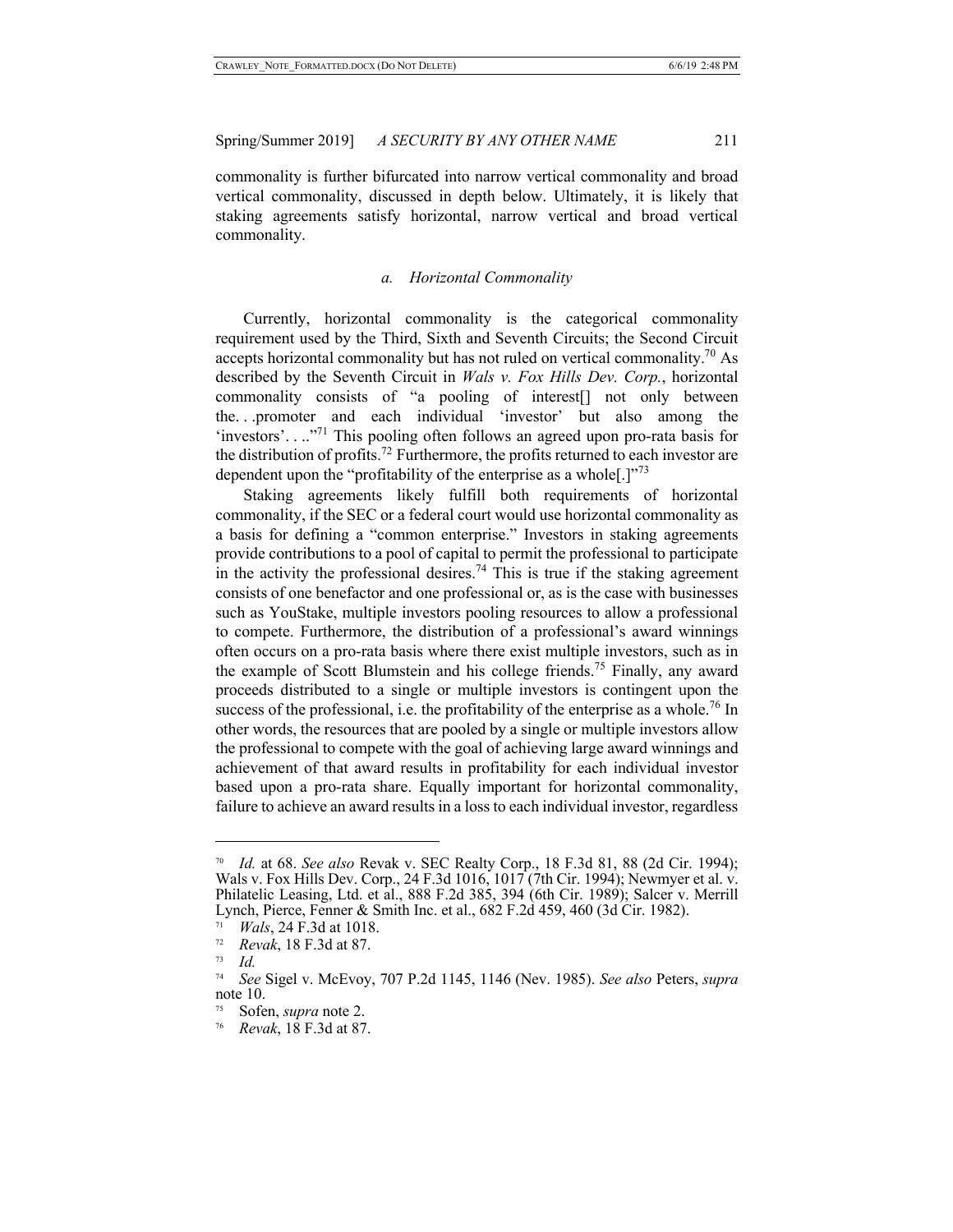of pro-rata share in the enterprise.<sup>77</sup> It is therefore likely that staking agreements would meet horizontal commonality and thereby the commonality requirement under the *Howey* test.

# *b. Broad Vertical Commonality*

It is also likely that staking agreements would meet the broad vertical commonality requirement. Accepted and used by the Fifth and Eleventh Circuits to determine commonality, broad vertical commonality is met where the "investor's fortunes are dependent on the manager's managerial and entrepreneurial effort and skill in. . .producing income for the investor."<sup>78</sup>

The significant difference between broad and narrow commonality arises from the difference in *how* investors are dependent upon the managers of the enterprise. In *Long v. Shultz Cattle Co., Inc.*, the Fifth Circuit distinguished broad vertical commonality from narrow vertical commonality by stating that broad vertical commonality occurs where investors, as a collective, rely upon the manager's expertise or skill for the return of a profit.<sup>79</sup> Similar in fashion to horizontal commonality, broad vertical commonality emphasizes the investors' relationship to the manager as a collective, rather than on the individual relationship between the investor and the manager.<sup>80</sup> Narrow vertical commonality emphasizes this latter relationship, discussed in the next section.

While staking agreements likely meet the broad vertical commonality requirements, a federal court might rule otherwise due the effect luck or chance has upon a staking agreement's return.<sup>81</sup> On one hand, investors provide capital investment to professional competitors and rely upon their skill and expertise in their given competitive sport to receive a return upon investment. On the other hand, there does exist some amount of chance and/or luck involved when a professional player competes in their provided sport. Using poker as an example, however, it is more likely that poker professional skill determines future win/loss ratios.82

Recent research conducted by Professor Steven D. Levitt and Dean Thomas J. Miles demonstrates that poker professionals perceived as skilled competitors have greater win/loss ratios and a greater return on investment when compared with non-skilled poker competitors.<sup>83</sup> In the study, Levitt and Miles compared

<sup>77</sup> *See id.*

<sup>78</sup> Gordon, *supra* note 55, at 68, 70*. See also* SEC v. ETS Payphones, Inc., 408 F.3d 727, 728 (11th Cir. 2005); Long v. Shultz Cattle Co., 881 F.2d 129, 133 (5th Cir. 1989).

<sup>79</sup> *Long*, 881 F.2d at 140–41.

<sup>80</sup> *Id.*

<sup>81</sup> *See id.* at 140

<sup>82</sup> *See* Steven D. Levitt & Thomas J. Miles, *The Role of Skill Versus Luck in Poker Evidence from the World Series of Poker*, 15 J. SPORTS ECON. 31, 41 (Feb. 2014). *Id.* at 38.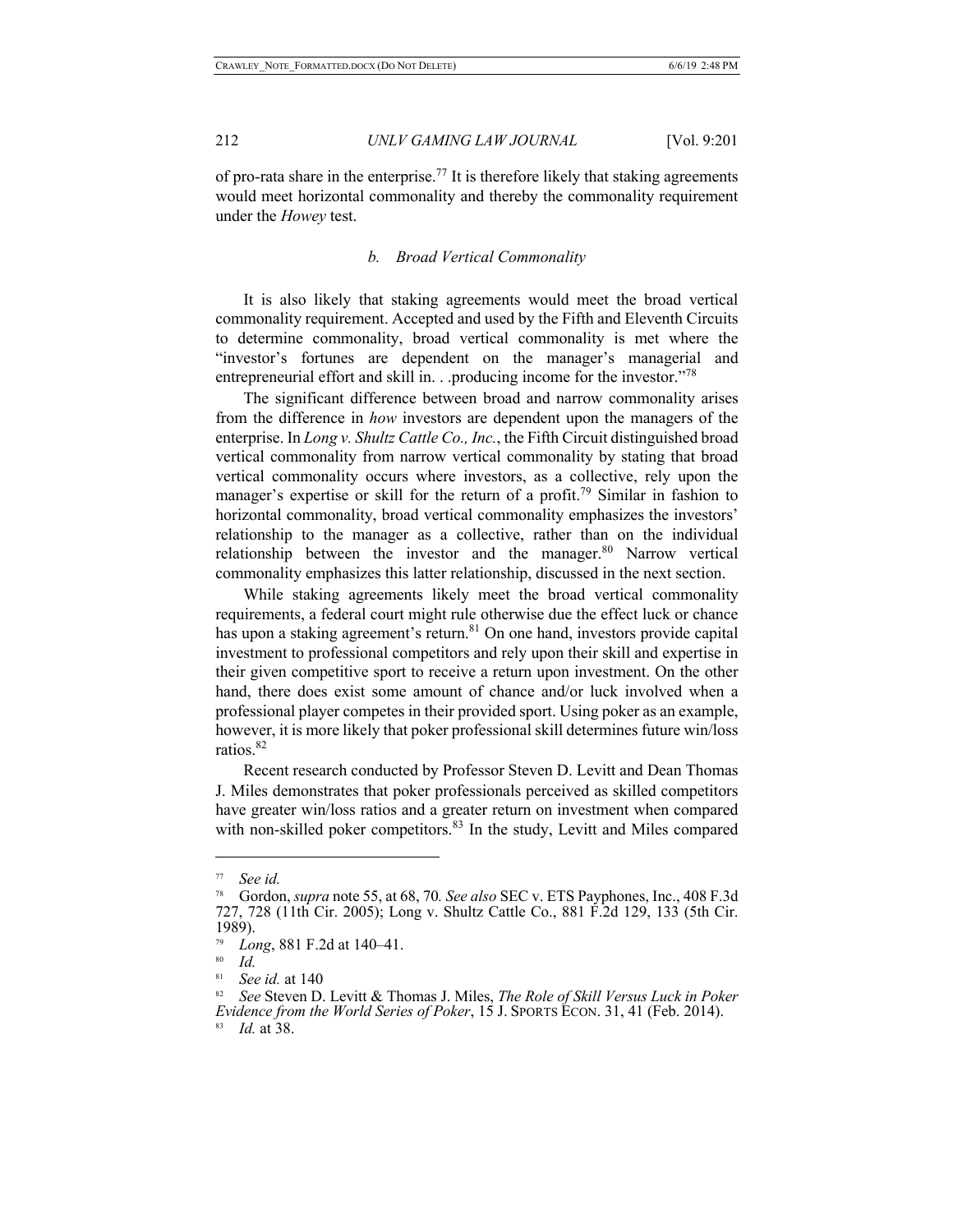the win/loss ratios of 720 "high-skill" poker players to the win/loss ratios of 31,776 non-"high-skill" players at the World Series of Poker Tournament held in Las Vegas, Nevada. $84$  The study also examined the differences of "high skill" and non-"high skill" player return-on-investment ("ROI"), determined by comparing buy-in amounts with dollars received in prize money.<sup>85</sup> Ultimately the study concluded that "high skill" players were "12 percent more likely to make. . .money than the average player, and 19 percent more likely to make the final table[,]" and that high-skilled players win approximately 54.9 percent of the match-ups throughout the tournament process.<sup>86</sup> The study also concluded that un-skilled players had an average ROI of approximately  $-15.6$  percent, $87$  while "high skilled" players had an ROI of 30.5 percent.<sup>88</sup>

This study demonstrates that chance does play some role in the outcome of a professional's ability to return a profit to a staking agreement investor, but that skill is the primary indicator of the likelihood that a staking agreement investor would receive a positive ROI.<sup>89</sup> It is therefore likely that broad vertical commonality is met by a staking agreement because a staking agreement investor primarily relies upon the skill of the competing professional for a positive ROI.

## *c. Narrow Vertical Commonality*

It is additionally likely that a staking agreement would fit the criterion required by narrow vertical commonality because the profits of the professional competitor rise or fall with the profit of the investor(s) of a staking agreement. Currently the Ninth Circuit is the only circuit court that accepts narrow vertical commonality as fulfillment of the *Howey* test's commonality requirement; the First, Second, Fourth and D.C. Circuits have not yet ruled on narrow commonality.<sup>90</sup> In *SEC v. Goldfield Deep Mines Co. of Nevada*, the Ninth Circuit defined a common enterprise as a "venture in which the fortunes of the investor are interwoven with and dependent upon the efforts and success of those seeking the investment...<sup>"91</sup> Unlike broad vertical commonality, narrow vertical

<sup>&</sup>lt;sup>84</sup> *Id.* ("High skill" players were determined according to six different proxies that included industry published rankings, past World Series of Poker "Main Event" champions, etc.).

 $rac{85}{86}$  *Id.* 

 $\frac{86}{87}$  *Id.* at 38, 41.

*Id.* at 38 (A negative ROI indicated that an average player would lose money rather than receive any award amount over the initial buy-in investment).

 $rac{88}{89}$  *Id.* 

<sup>&</sup>lt;sup>89</sup> *Id.* at 41. 90 *See* SEC v. SG Ltd., 265 F.3d 42, 50 (1st Cir. 2001); SEC v. Banner Fund Int'l et al., 211 F.3d 602, 614 (D.C. Cir. 2000); Teague v. Bakker, 35 F.3d 978, 986 n.8 (4th Cir. 1994); Revak v. SEC Realty Corp., 18 F.3d 81, 88 (2d Cir. 1994); Hocking v. Dubois, 885 F.2d 1449, 1459 (9th Cir. 1989) (en banc); SEC v. Goldfield Deep Mines Co., 758 F.2d 459, 463 (9th Cir. 1985).

<sup>91</sup> *Goldfield Deep Mines Co.*, 758 F.2d at 463 (*quoting* Brodt v. Bache & Co., 595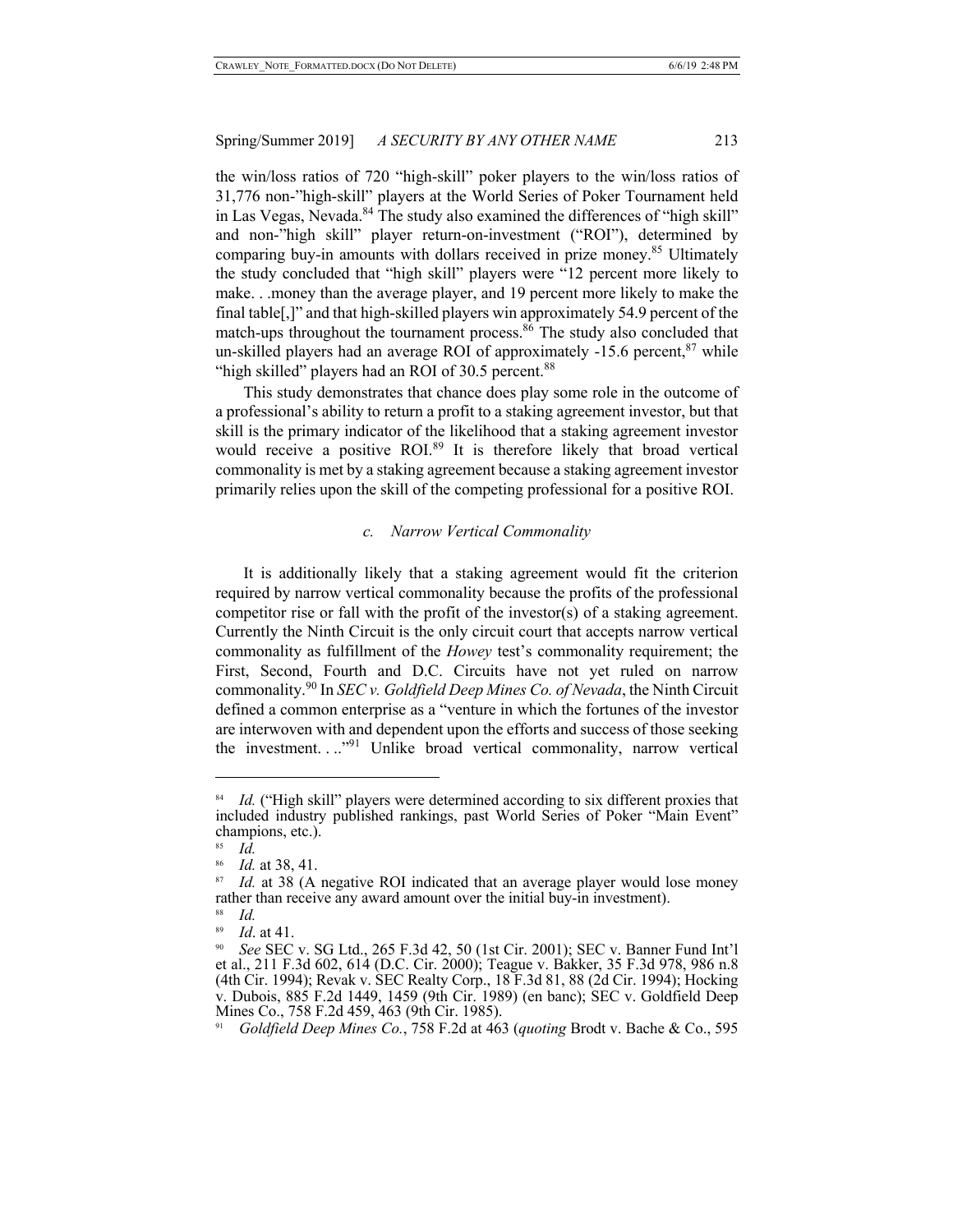commonality does not require a pooling of resource relationship to exist between investors to an enterprise. Instead, an enterprise is common under a theory of narrow vertical commonality where the profits of the manager of an enterprise rise and fall with the individual investor. $92$ 

Application of the narrow vertical commonality test to staking agreements would result in staking agreements' fulfilling the *Howey* test's commonality requirement. The investors' pro-rata share of any profits rise and fall based upon the professional competitor's profits, i.e. award winnings, regardless of the size of the investor pool party to a staking agreement.<sup>93</sup> Both the investors party to a staking agreement and the professional competitor backed by the agreement receive no return if the professional fails to procure award winnings in his or her competition. Likewise, the backed professional that wins the grand prize shares a pro-rata share with the investors party to the staking agreement.<sup>94</sup> It is therefore likely that a court would find staking agreements meet the common enterprise requirement of the *Howey* test by way of narrow vertical commonality.

### *3. Howey Test Element Three: "With the Expectation of a Profit"*

The U.S. Supreme Court in *Howey* additionally requires the investors in an offering to have a clear expectation of future profits for the offering to constitute an investment contract.<sup>95</sup> The U.S. Supreme Court defined the meaning of profits to include (1) "capital appreciation resulting from the development of the initial investment," or (2) "a participation in earnings resulting from the use of investors' funds."96 An investment contract does not exist where the investor makes an investment with the intention to "use or consume" the purchased offering.<sup>97</sup>

Investment contracts exist only where the expectation of profit is reasonable.98 In *United Housing Foundation, Inc. v. Forman*, the U.S. Supreme Court considered whether the shares purchased in a cooperative housing project by residents constituted an investment contract.<sup>99</sup> In considering the residents' expectation of a profit, the Court determined that such an expectation was

F.2d 459, 460 (9th Cir. 1978)) (internal quotations omitted).

<sup>92</sup> *See id.*

<sup>93</sup> *See generally* Albrecht, *supra* note 4; Peters, *supra* note 10.

<sup>94</sup> *See* Albrecht, *supra* note 4; Peters, *supra* note 10.

<sup>95</sup> SEC v. J. W. Howey Co., 328 U.S. 293, 298 (1946).

<sup>96</sup> United Hous. Found., Inc. v. Forman, 421 U.S. 837, 852 (1975). *See* Tcherepnin v. Knight, 389 U.S. 332, 338–339 (1967) (Investment contract where profits consisted of dividends off of saving and loan investments). *See also* SEC v. C.M. Joiner Leasing Corp. et al., 320 U.S. 344, 349 (1943) (Investment contract existed for sale of oil leases where conditioned on agreement to drill new well).

<sup>97</sup> *See United Hous. Found., Inc.*, 421 U.S. at 852–53.

*Id.* at 852.

<sup>99</sup> *Id.* at 851.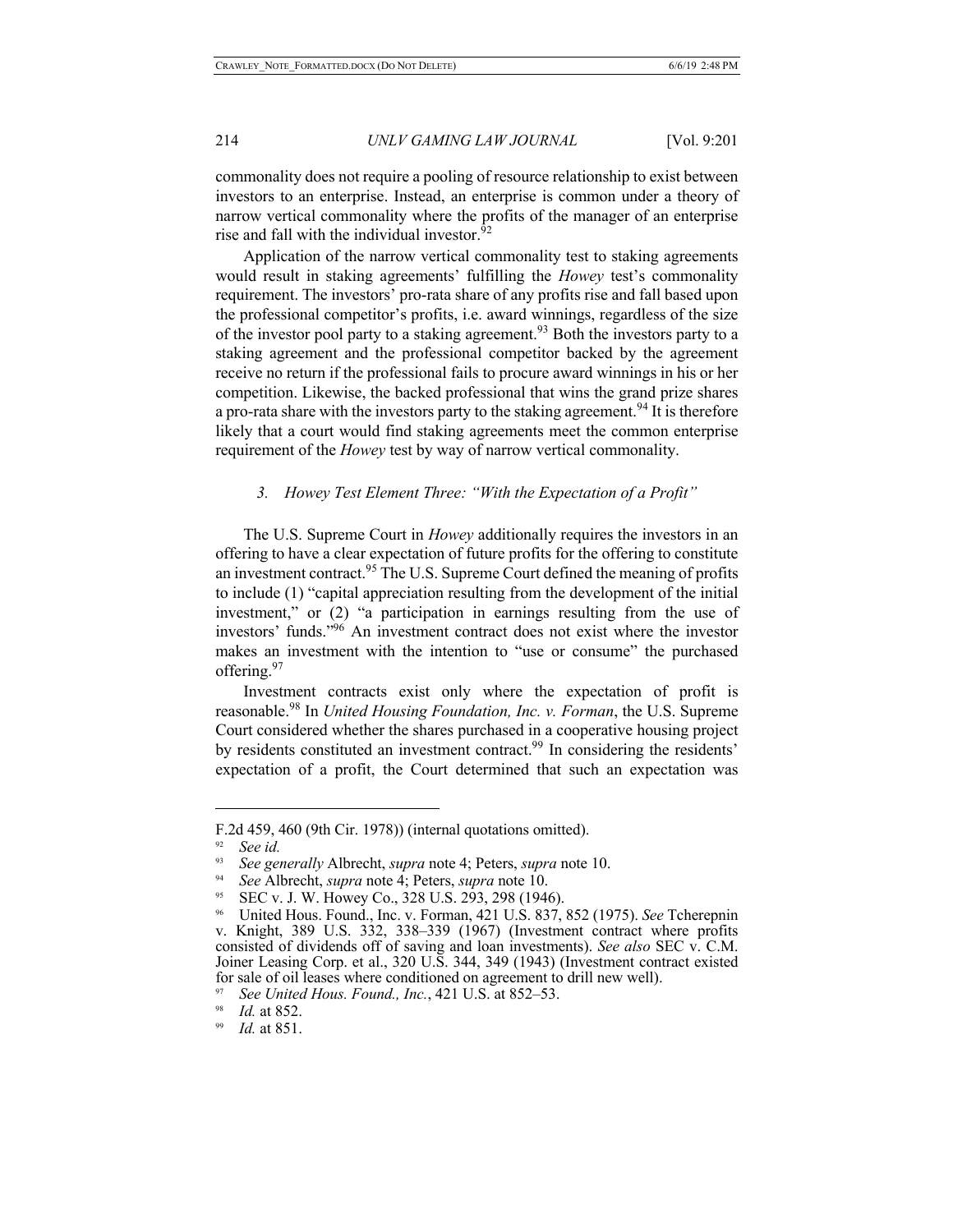unreasonable because any expectation of income was "far too speculative and insubstantial..."<sup>100</sup>

Staking agreements likely produce the characterization of "profits" required by an investment contract by virtue of the investor capital contributing to the participation of the professional in the contractually-agreed-upon competition. It is undeniable that the investor that backs a professional competitor does not expect his capital to appreciate in any meaningful manner, nor does the investor expect to use or consume the pro-rata share of award winnings provided by a staking agreement. Instead, the investor expects a profit to arise from the professional's ability to provide a return through award winnings. The profits from a staking agreement are therefore likely to fulfill the *Forman* profit definition. $101$ 

The expectations of investors to a staking agreement are also likely reasonable. In *Forman*, the court emphasized that the expectation of the participants in the residential cooperative was consumption of living quarters for personal use and any expectation by a participant of a return based upon income from leasing various aspects of the building was "too speculative."<sup>102</sup> The emphasis, therefore, is on whether the expectation of the investor to receive income from an investment is speculative, rather than whether the investment itself is speculative.

An investor to a staking agreement has an expectation to receive income from an initial investment by means of a professional's award winnings. This expectation is not speculative because the investor acknowledges, from the moment they enter into a staking agreement, that income will arise from the ability of the professional competitor to succeed in his or her competition. It is therefore likely that staking agreements fulfill the third element of the *Howey* test.

# *4. Howey Test Element Four: "With that Profit to be Realized Through the Efforts of Someone Other than the Investor"*

Finally, the professional in a staking agreement is solely responsible for the realization of any ROI, inferring a strong likelihood that staking agreements meet the final prong of the *Howey* test. This final *Howey* element requires that an investment contract include profits produced "solely from the efforts of others."103 The Circuit Courts, while divided on the issue of commonality, accept the Ninth Circuit's definition of "solely" as it applies to this final element of the

*Id.* at 856 (Court rejects that income derived from leasing of "commercial facilities, professional offices and parking spaces, and. . .operation of community washing machines" constitutes profits reasonably expected).

<sup>&</sup>lt;sup>101</sup> *See id.* at 852.

*Id.* at 856.

<sup>&</sup>lt;sup>103</sup> SEC v. J. W. Howey Co., 328 U.S. 293, 301 (1946).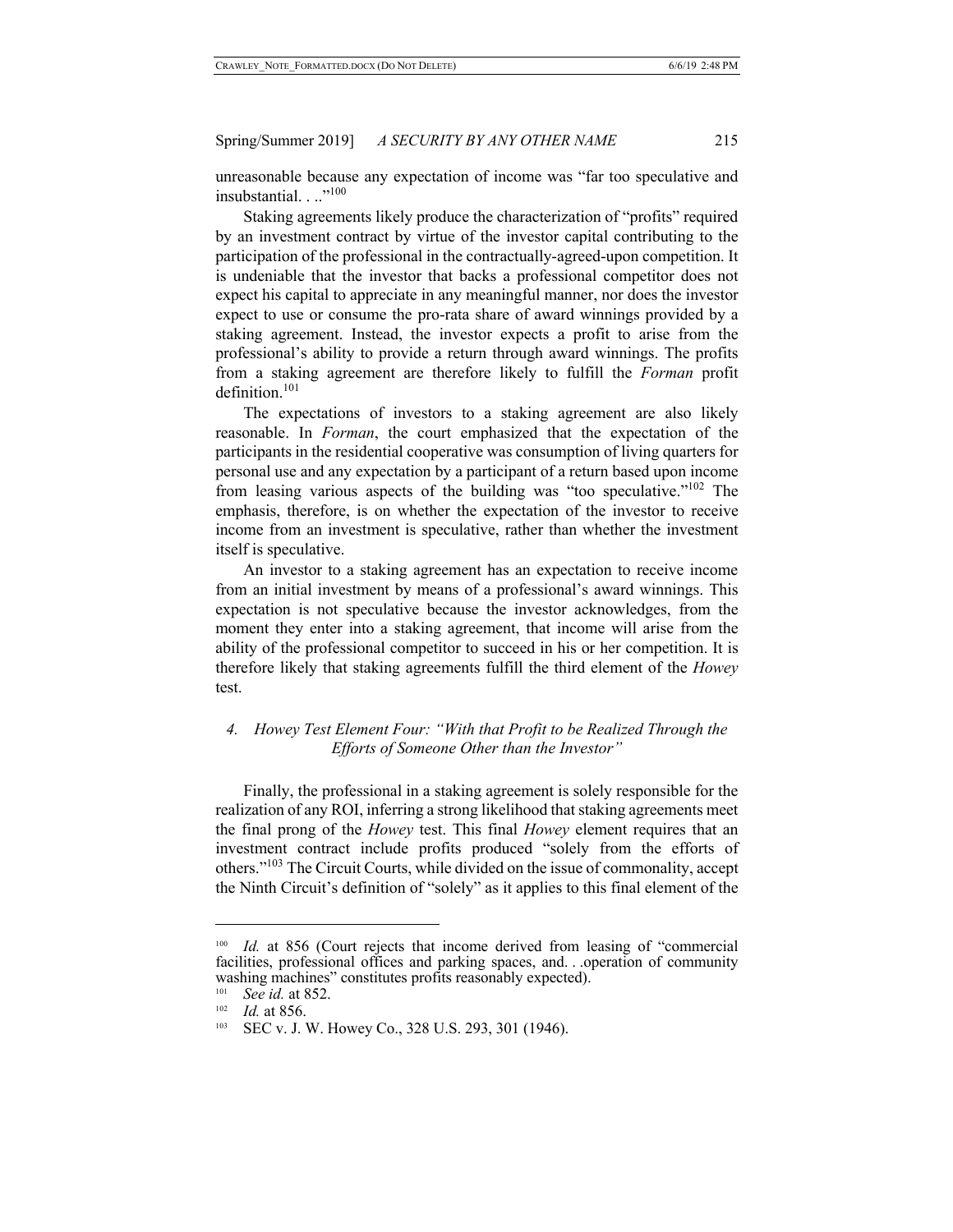*Howey* test.<sup>104</sup> In *SEC v. Glenn W. Turner Enterprises, Inc.*, the Ninth Circuit determined that the Supreme Court's use of "solely" in the *Howey* test shall have a realistic connotation rather than a literal or strict connotation.<sup>105</sup> The Court reasoned that a strict interpretation of the definition of "solely" would preclude an offering from classification as an investment contract where the purchasing party contributes a "modicum of effort."106 The Court instead emphasized that the measurement for this final element shall include a realistic test where "the efforts made by those other than the investor are the undeniably significant ones, those essential managerial efforts which affect the failure or success of the enterprise."<sup>107</sup>

Applying the Ninth Circuit's realistic test for "solely" to staking agreements reveals likely fulfillment of the final element of the *Howey* test. In the common model for staking agreements, the investor's contribution involves only the provision of capital to the professional competitor.<sup>108</sup> The professional competitor uses the capital to meet the necessary costs and expenses to enter into competitions that often have high participation fees.<sup>109</sup> The investor's ROI is entirely dependent upon the success or failure of the professional competitor or, as the *Turner* court states, the professional competitor is responsible for the "managerial efforts [that] affect the failure or success of the enterprise."<sup>110</sup> It is therefore likely that staking agreements fulfill the final element of the *Howey* test.

### *C. Unusual Instruments: Marine Bank v. Weaver*

Through an analysis of the Supreme Court's *Howey* test, it appears a court could logically define a common staking agreement as an investment contract. Staking agreements, however, must pass another test promulgated by the Supreme Court to receive classification as an investment contract. In *Marine Bank v. Weaver*, the Supreme Court considered whether certificates of deposit ("CD") sold by a federally regulated bank constituted a security under the Securities Exchange Act ("Securities Act").<sup>111</sup> In *Marine Bank*, the Court effectively narrowed the *Howey* test by permitting exceptions to uncommon and irregular instruments that are both unique and lack financial risk.<sup>112</sup> The Court

<sup>104</sup> *See* SEC v. Glenn W. Turner Enters., Inc., et al., 474 F.2d 476, 481–482 (9th Cir. 1973).<br> $\frac{105}{10}$  *Id at 4* 

 $\frac{105}{106}$  *Id.* at 482.

 $\frac{106}{107}$  *Id.* 

*Id.* 

<sup>108</sup> *See generally* Huber, *supra* note 38*.*

<sup>109</sup> *See generally* Jon Sofen*, supra* note 2 (\$10,000 buy-in for the 2017 World Series of Poker Tournament in Las Vegas, Nevada).

<sup>&</sup>lt;sup>110</sup> *Turner*, 474 F.2d at 482 (9th Cir. 1973).<br><sup>111</sup> Marine Bank v Weaver 455 U.S. 551

Marine Bank v. Weaver, 455 U.S. 551, 552 (1982).

<sup>112</sup> *Id.* at 556.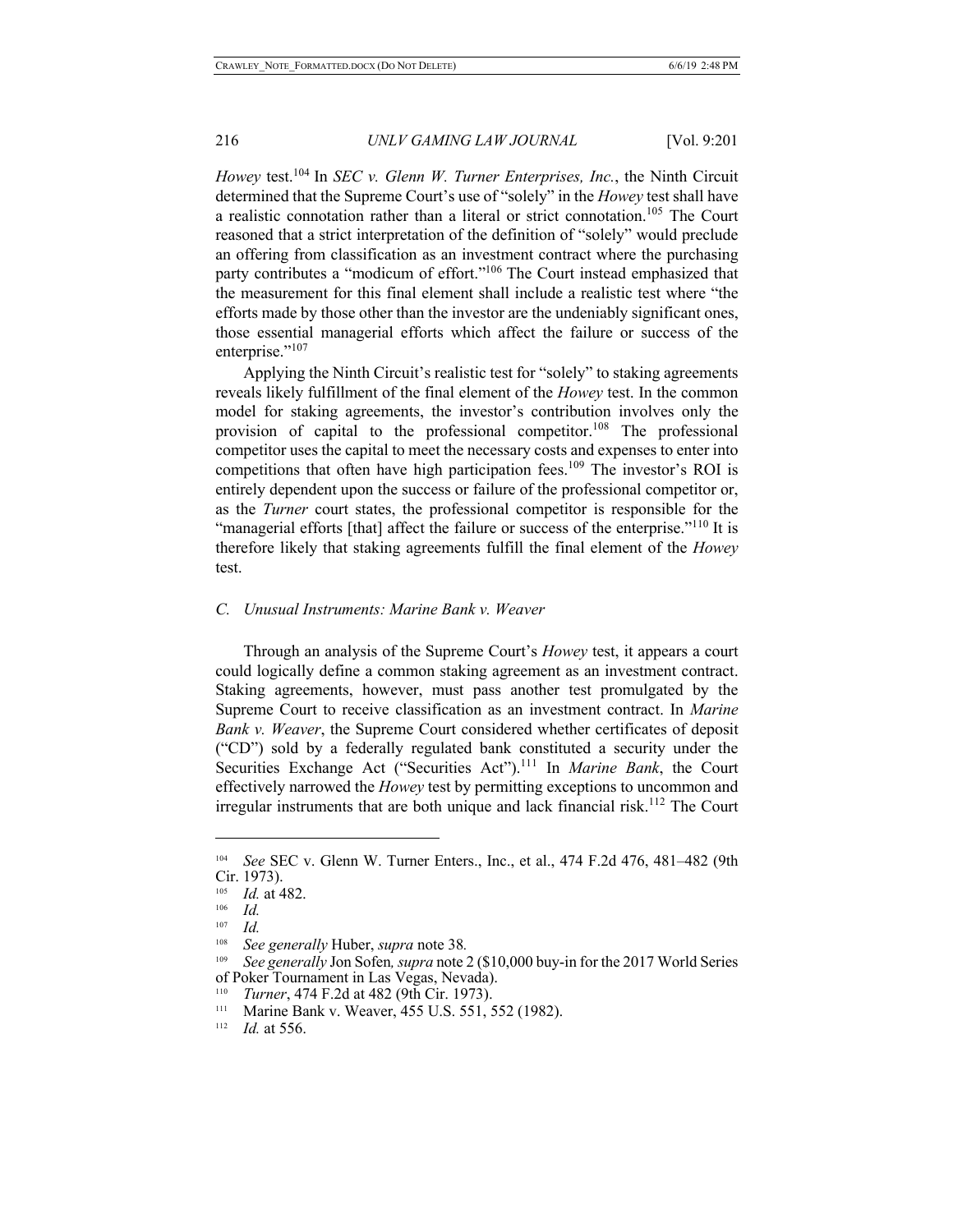examined the number of investors involved to determine whether an instrument was unique, and implied that the greater the number of potential investors, the more likely that an agreement is not unique.<sup>113</sup> An agreement that contains only a single purchaser and seller/manager, however, is likely to be unique and outside congressional intent for regulation under the Securities Act.<sup>114</sup> Additionally, an agreement whose product contains little to no risk is less likely to constitute an investment contract under the Securities Act.<sup>115</sup> In *Marine Bank*, the Court held a CD was not a security because the CD was federally insured and therefore posed little-to-no financial risk for potential investors.<sup>116</sup>

It is likely that a court would determine a staking agreement to constitute an "uncommon or irregular instrument" as it is an agreement that falls outside the ordinary understanding and common definition of a security under the Securities Act.117 It is therefore likely that a court would apply the *Marine Bank* test to determine if a staking agreement constituted an investment contract. Depending on the circumstances, however, a staking agreement may or may not be unique. For example, the staking agreement between Mr. McEvoy and Mr. Sigel discussed *supra* Section II of this article is likely to be a unique agreement as defined by the *Marine Bank* test because the agreement is between only two parties.<sup>118</sup> In contrast, YouStake's staking agreement model is less likely to be defined as a unique agreement because it permits multiple potential investors to contribute capital to a competitor. $119$ 

Even if a court does find that a staking agreement constitutes a unique offering, it is less likely, if not impossible, that a court will decide that a staking agreement bears little to no risk. Using poker as an example, research indicates that a highly skilled player wins only 54.9% of their matches throughout a tournament.120 When compared to a CD, a staking agreement has significantly more financial risk.<sup>121</sup> Staking agreements, depending on the number of investors to the agreement, likely pass both the *Howey* test and the *Marine Bank* test. Despite passing both tests, it may be possible that federal exemptions to registration exempt staking agreements from registration with the SEC.

 $\overline{\phantom{a}}$ 

<sup>117</sup> See id. at 556.<br><sup>118</sup> See generally Sigel v. McEvoy, 707 P.2d 1145, 1145–47 (Nev. 1985).<br><sup>119</sup> See Jensen, sunra note 44.

<sup>113</sup> *Id.* at 559–560.

<sup>114</sup> *See id.*

<sup>115</sup> *Id.* at 558.

<sup>116</sup> *Id.* at 559.

See Jensen, *supra* note 44.

<sup>120</sup> *See* Levitt & Miles, *supra* note 83, at 41.

<sup>121</sup> *Compare Weaver*, 455 U.S. at 558–559 (a Certificate of Deposit has little to no risk of not providing a return to an investor because the instrument is federally insured), *with* Levitt & Miles, *supra* note 83, at 38–42 (a professional poker player has a 45.1% chance of losing a match).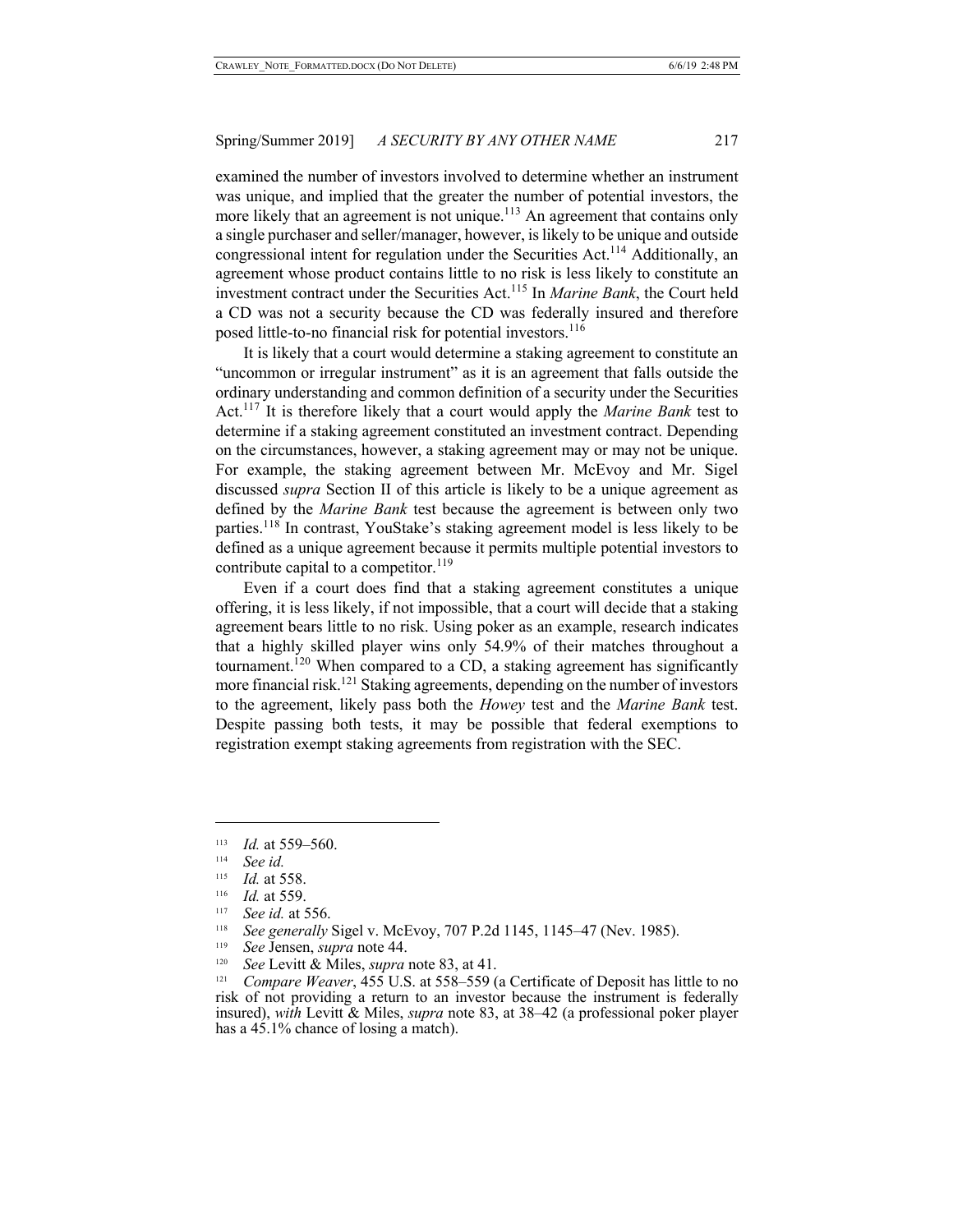### *D. Exemptions to Registration Under the Securities Act*

As has been discussed, it is likely that a court would find staking agreements to constitute an investment contract after application of both the *Howey* and *Marine Bank* tests. Under ordinary circumstances this would require issuers of staking agreements to register with the SEC.<sup>122</sup> Often the process to register as a security with the SEC is costly, requiring the preparation of multiple complex forms and documents, and registered securities issuers are further required to complete periodic filings, forcing registrants to bear additional, future costs.<sup>123</sup> Staking agreements may, however, qualify for registration exemptions to the Securities Act to avoid initial and periodic registration costs.

## *1. Private Placements Exemption*

The first possible exemption includes transactions offered by an issuer that do not involve any offering to the public, often called the "private placement" exemption.<sup>124</sup> The Securities Act permits the exemption but neither it, nor the SEC, provide any further guidance to the limitations of the exemption.<sup>125</sup> Instead, the U.S. Supreme Court has interpreted the Securities Act exemption language to "turn on whether the particular class of persons affected need the protection of the Act."126 Overall, the various Circuit Courts seem to agree that factors that help to determine whether the class of persons affected needs the Securities Act's protection include, but are not limited to: "the number of offerees[,]" their relationship to one another and the issuer, the offerees' sophistication, the size of the offering, and "the manner of the offering."<sup>127</sup>

Staking agreements, dependent upon the type, may be likely to escape registration through the private placement exemption. The more private type of staking agreement, similar to the one that existed between Mr. Sigel and Mr. McEvoy, would likely escape the registration requirement.<sup>128</sup> First, Mr. Sigel was the sole offeree of the staking agreement, making it significantly smaller

<sup>122</sup> *See* Securities Act of 1933 § 5(a), 15 U.S.C. § 77e (2012).

<sup>123</sup> *See Small Business and the SEC*, U.S. SEC. & EXCH. COMM'N (Feb. 27, 2014), https://www.sec.gov/reportspubs/investor-publications/infosmallbusqasbsechtm. html#fsl (These documents include preparation of Form S-1, a prospectus, and various other disclosure documents that provide investors with information required by the Securities Act of 1933).

<sup>124</sup> Securities Act of 1933 § 4(a)(2), 15 U.S.C. § 77d(a)(2) (2012).

 $\frac{125}{126}$  *Id.* 

SEC v. Ralston Purina Co., 346 U.S. 119, 125 (1953).

<sup>127</sup> *See* U.S. v. Arutunoff, 1 F.3d 1112, 1118 (10th Cir. 1993); W. Fed. Corp. v. Erickson, 739 F.2d 1439, 1442 (9th Cir. 1984); Cook v. Avien, Inc., 573 F.2d 685, 691 (1st Cir. 1978); Doran v. Petroleum Mgmt. Corp., 545 F.2d 893, 904 (5th Cir. 1977).

<sup>&</sup>lt;sup>128</sup> *See* Sigel v. McEvoy, 707 P.2d 1145 (Nev. 1985).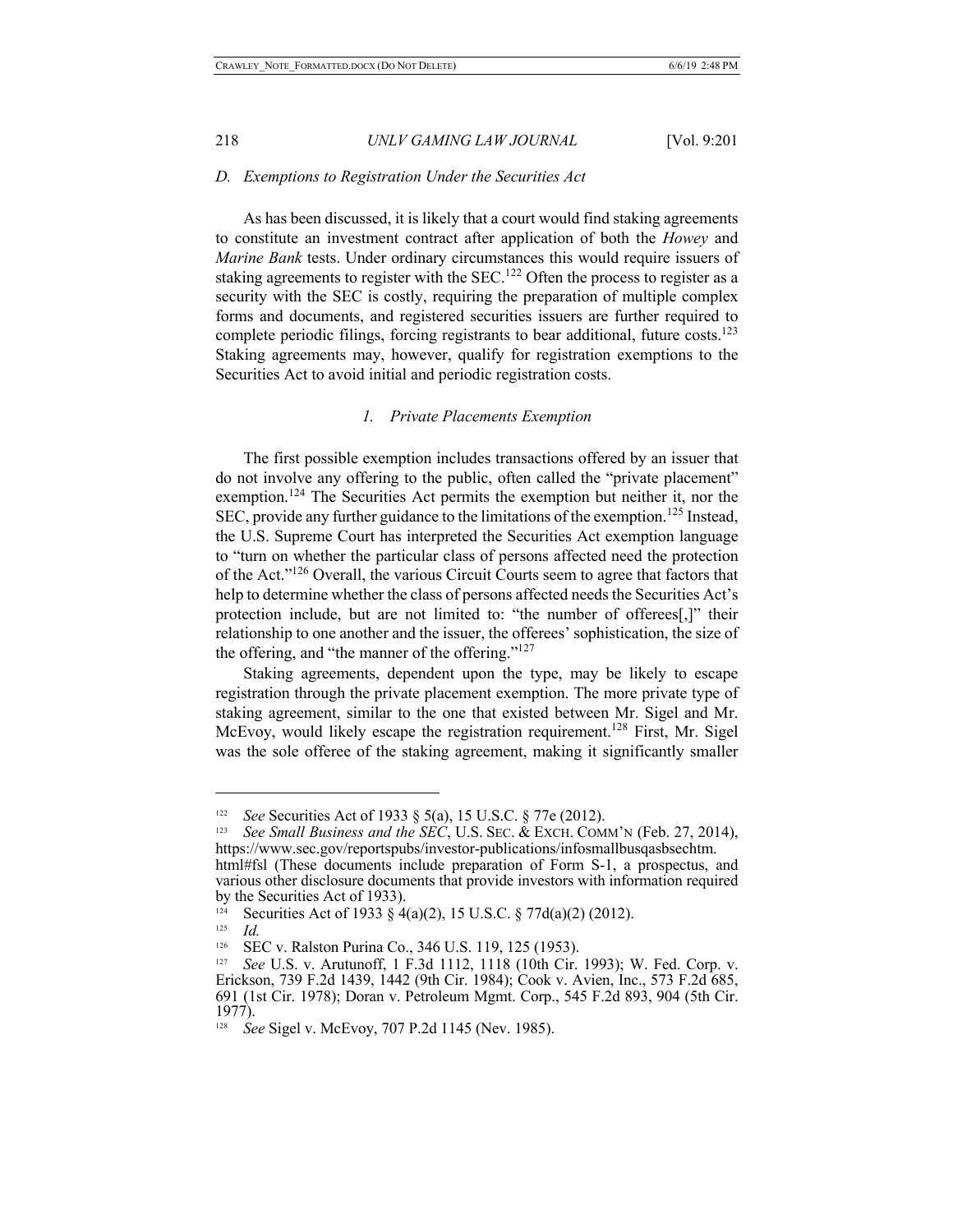than almost every public offering.<sup>129</sup> Second, the agreement was likely made in a private setting between Mr. Sigel and Mr. McEvoy. Finally, Mr. Sigel, the offeree, likely had sufficient sophistication to understand the terms of the agreement and the risks of no return from the investment. Viewed collectively, these factors seem to demonstrate that staking agreements made between one professional and one investor would be exempt under the private placement exception to registration.

It is less clear that the staking agreements offered by entities like YouStake would be exempt under the private placement exception because of YouStake's business model. YouStake advertises and markets shares of staking agreements to the public at large.<sup>130</sup> Furthermore, because YouStake facilitates members of the general public to enter into staking agreements with professionals, the investors likely have no personal relationship with the professionals, in stark contrast with the personal relationship that existed between Mr. Sigel and Mr. McEvoy prior to their staking agreement.<sup>131</sup> YouStake is also more likely to offer shares of a professional's award winnings to a greater number of offerees.<sup>132</sup> YouStake allows participants to contribute as little as twenty dollars for a prorata share in a specific campaign, permitting a large number of smaller offerees to participate in an otherwise high capital campaign.<sup>133</sup>

## *2. Limited Offering Exemption*

Staking agreements produced both between two private parties and more public offerings (such as YouStake) might additionally find exemption under Rule 504 of the Securities Act. Rule 504 of Regulation D allows registrants an exemption where the registrant offers and sells no greater than \$5,000,000 of securities within a twelve-month period.<sup>134</sup> Additionally, a registrant that takes advantage of Rule 504 may not use "general solicitation and advertising" to promote the securities offered.<sup>135</sup> Certain states also permit Rule 504 registrants to solicit or advertise to "accredited investors," or sophisticated investors whose net worth exceeds \$1,000,000 or yearly income exceeds \$200,000 for the prior two years.<sup>136</sup>

It again seems that a private agreement between two parties to a staking agreement, similar to the circumstances surrounding Mr. McEvoy's staking

<sup>129</sup> *Id.*

<sup>130</sup> *See* Jensen, *supra* note 44.

<sup>131</sup> *See Sigel*, 707 P.2d at 1145 (where Sigel and McEvoy entered into an oral agreement signifying a more personal relationship).

<sup>132</sup> *See* Jensen, *supra* note 44.

<sup>133</sup> *Learn All About YouStake*, *supra* note 44.

Securities Act of 1933 § 3(b), 15 U.S.C. § 77c(b)(1) (2012); 17 C.F.R. § 230.504 (2018).

<sup>135</sup> *Id.*

<sup>136 17</sup> C.F.R. § 230.501(a) (2018).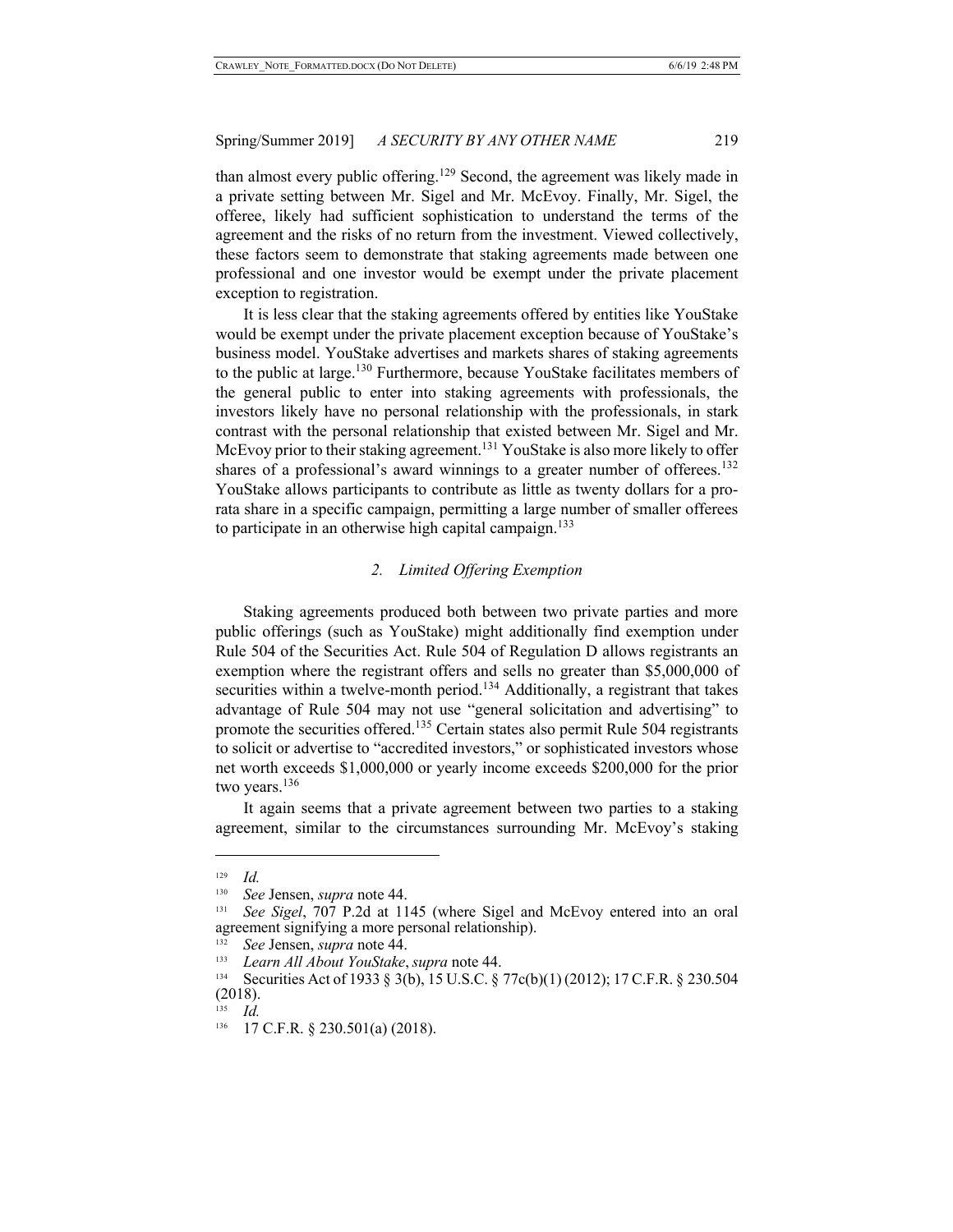agreement, would likely find exemption under Rule 504. These private agreements often involve the investor contributing capital in an amount significantly less than the \$5,000,000 cap required by Rule  $504$ .<sup>137</sup> If found to be an investment contract, however, Mr. McEvoy would still be required to file a Regulation D Form with the SEC to describe that the agreement fulfills the exemption under Rule 504.138

It is also possible that a company with a business model similar to YouStake could find exemption under Rule 504 but that it would choose not to seek exemption. It is conceivable that YouStake could limit the amount of shares to staking agreements to \$5,000,000 or less. This, however, would not make sense for YouStake's business model for two major reasons.

First, YouStake has an interest in making as much profit as it can within the market and would likely choose to bear the costs of registration under the Securities Act rather than forgo profit growth. Second, even if YouStake did wish to limit its profit growth, choosing exemption under Rule 504 would prevent them from advertising their services to the general public. Furthermore, YouStake's business model, i.e. to get as many market participants as possible, would also make it unlikely that the business would choose to sell only to accredited investors.<sup>139</sup>

# *3. Intrastate Offering Exemption*

The Securities Act also provides registration exemption to businesses that seek to raise capital within a particular state.<sup>140</sup> Commonly referred to as the "intrastate offering" exemption, registrants may be exempt where the offering company is organized in the state where the offering is taking place, carries out most of its business within the state in which it is organized, and makes offers and sales solely to the residents of that state.<sup>141</sup> Rule 147 provides objective standards that a company seeking to register under the intrastate exemption may use as guidance to satisfy the intrastate requirements.<sup>142</sup> These factors include whether the company has been organized in the state in which it sells the securities, if the company's principal place of business is located within the state, and the company verifies the residency of the purchaser of any offerings through written representation.<sup>143</sup>

A staking agreement between two individuals is more likely to meet his

<sup>137</sup> *See* Sofen, *supra* note 2 (illustrating, for example, that the cost for backed poker professionals to enter the World Series of Poker Tournament Main Event in Las Vegas, Nevada is \$10,000).

 $138$  17 C.F.R. § 230.503(a) (2018).

<sup>139</sup> *See generally* Jensen, *supra* note 44.

<sup>&</sup>lt;sup>140</sup> Securities Act of 1933 § 3(a)(11), 15 U.S.C. § 77c(a)(11) (2012).

<sup>&</sup>lt;sup>141</sup> *Id.*; 17 C.F.R. § 230.147 (2018).<br><sup>142</sup> 17 C.F.R. § 230.147 (2018)

<sup>17</sup> C.F.R. § 230.147 (2018).

<sup>143</sup> *Id.*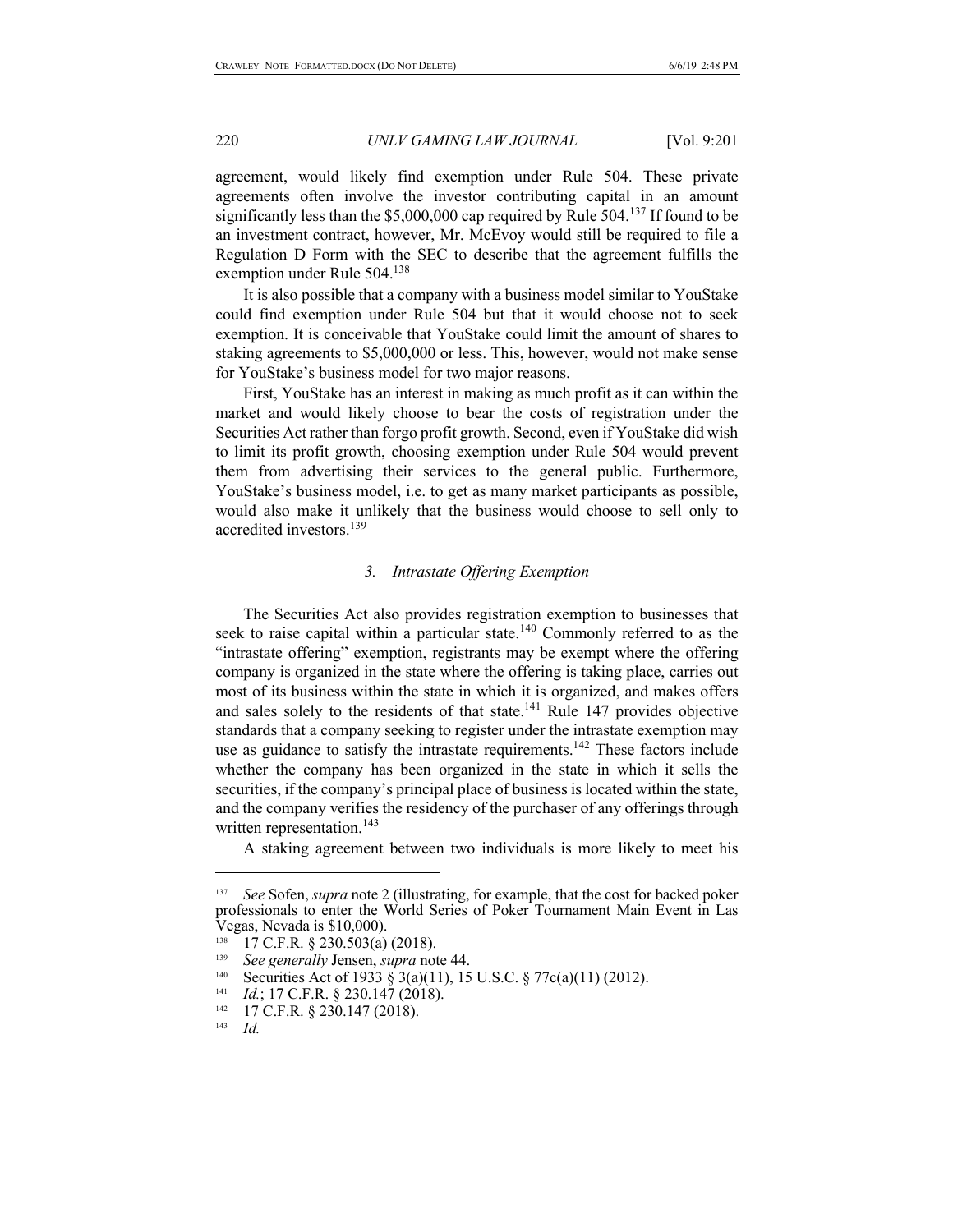exemption than an agreement with a large firm such as Youstake. It is reasonable to suspect that a staking agreement between a single professional and a single investor is more likely to occur in a single state, which is also both parties' domiciled state. It is also possible, however, that even these small staking agreements could not fulfill the intrastate exemption because the competitions within which the professional participates may occur outside the residency state, or the investor may be from a different state than the professional.

A large company, such as YouStake, would likely not seek this exemption. YouStake's business model is more likely to succeed where it is able to offer pro-rata shares of a professional's awards to as many purchasers as possible. YouStake would not be able to meet its need for high volume investor participation where YouStake is limited to the state in which it was organized.

## *4. Regulation A Offering Exemption*

The final exemption that may be available to participants in a staking agreement falls under Regulation A filing. Under Regulation A, a company offering securities may be exempt under either Tier 1 or Tier  $2^{144}$  Tier 1 registration allows securities offerings that do not exceed \$20,000,000 in a twelve-month period, while Tier 2 registration permits securities offerings that do not exceed \$50,000,000.<sup>145</sup> Tier 2 registration further limits non-accredited investor investments to either ten percent of either annual income or net worth (whichever is greater) or ten percent of either annual revenue or net assets at fiscal year-end (whichever is greater).<sup>146</sup> Tier 1 registration has no such limitations.<sup>147</sup>

Both small and large staking agreement models are likely to meet the requirements of Regulation A registration exemptions. Small staking agreements, like the agreement between Mr. McEvoy and Mr. Sigel, could likely file a Tier 1 Regulation A registration exemption because the capital necessary is significantly lower than \$20,000,000 for a twelve-month period.<sup>148</sup> A larger staking agreement model, such as the YouStake model, could likely use Tier 2 Regulation A registration exemption to its advantage. First, Tier 2 limits capital formation to \$50,000,000, a respectable amount for a private company like YouStake. Second, Tier 2 registration would still permit YouStake to sell to nonaccredited investors without difficulty because YouStake allows investors to purchase shares at as little as twenty dollars per campaign, an amount

 $^{144}$  17 C.F.R. § 230.251 (2018).

<sup>145</sup> *Id.*

 $\frac{146}{147}$  *Id.* 

<sup>147</sup> *Id.*

<sup>148</sup> *See* Sigel v. McEvoy, 707 P.2d 1145 (Nev. 1985) (where Sigel provided McEvoy with the capital necessary to enter into a tournament hosted by The Horseshoe in Nevada, an investment likely well below the \$20,000,000 cap as required by Tier 1, Regulation A).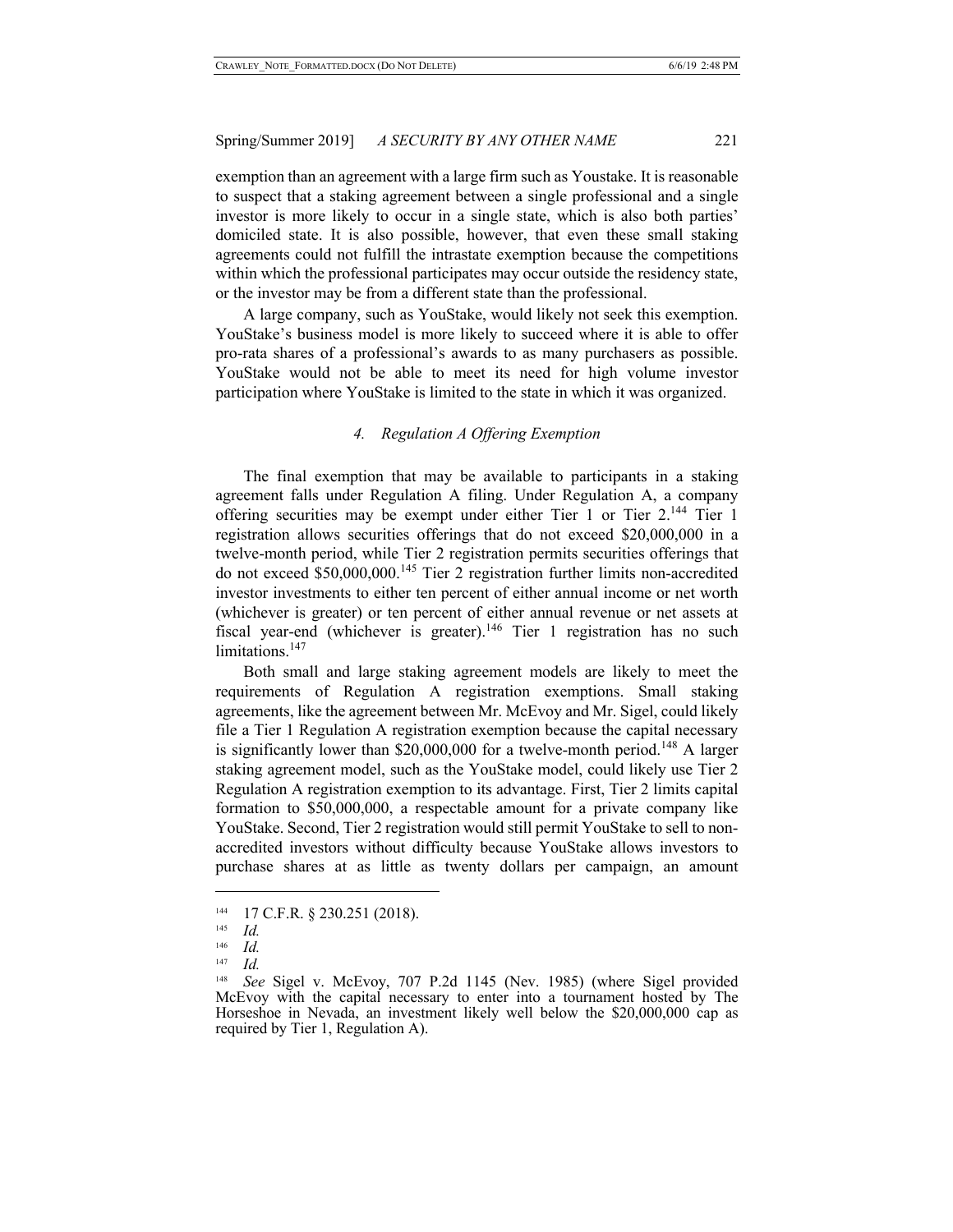significantly less than ten percent of most participants' annual income or net worth.<sup>149</sup>

## IV. COSTS ASSOCIATED WITH SEC REGISTRATION

Under the current federal regulatory regime, the SEC will likely eventually define staking agreements as an investment contract security and thereby require registration of the offering. As discussed in Section  $III(d)(i)$  of this article, more privately conducted staking agreements, such as the agreement between Mr. McEvoy and Mr. Sigel, will likely avoid registration under the private placement exemption. Staking agreements conducted on a more public, national level, such as YouStake's agreements, could find exemption under the Regulation A filing exemption.<sup>150</sup> Filing under Regulation A would allow YouStake to avoid increased regulatory costs, at the expense of other limitations such as a cap on securities offered in a twelve-month period (i.e. \$50,000,000) and supervision of non-accredited investors.151 To avoid these limitations YouStake may opt for registration with the SEC without any exemptions whatsoever.

Registration with the SEC would permit YouStake to raise a larger amount of capital through public offerings but would come at a greater cost. A study conducted by the United States Government Accountability Office ("GAO") in 2000 revealed that the cost of small business public offerings is on average ten percent of the required capital formation and larger business public offerings cost, on average, eight percent of the required capital formation.<sup>152</sup> A smaller business attempting to raise \$25,000,000 of capital through a public offering spends  $$2,300,000$  on average to register with the SEC.<sup>153</sup> These costs include \$1,750,000 for underwriting discounts and commissions, \$200,000 in legal fees, and \$160,000 in accounting fees.<sup>154</sup> These costs, while a smaller proportion of the capital formation desired, will only increase for a larger business attempting to raise more than \$25,000,000. In addition to the large initial cost to register with the SEC, YouStake would bear the costs associated with registration with state securities departments,<sup>155</sup> as well as the costs of annual reporting required by the SEC.156

<sup>149</sup>*See* SEC v. W. J. Howey Co., 328 U.S. 293, 297–99 (1946) (noting that "security" and "investment contract" have been defined broadly).

<sup>150</sup> *See* discussion *supra* Section III(d)(iv).

<sup>151</sup> *See* 17 C.F.R. § 230.251 (2018).

<sup>152</sup> U.S. GOV'T ACCOUNTABILITY OFF., GAO/GGD-00-190, SMALL BUSINESS: EFFORTS TO FACILITATE EQUITY CAPITAL FORMATION 23 (Sept. 2000).

<sup>153</sup> *Id.*

<sup>154</sup> *Id.*

<sup>155</sup> *See generally SCOR Overview*, N. AM. SEC. ADM'RS ASS'N, http://www.nasaa. org/industry-resources/corporation-finance/scor-overview/ (last visited May 15, 2019).

<sup>156</sup> *See generally Exchange Act Reporting and Registration*, SEC.GOV (last updated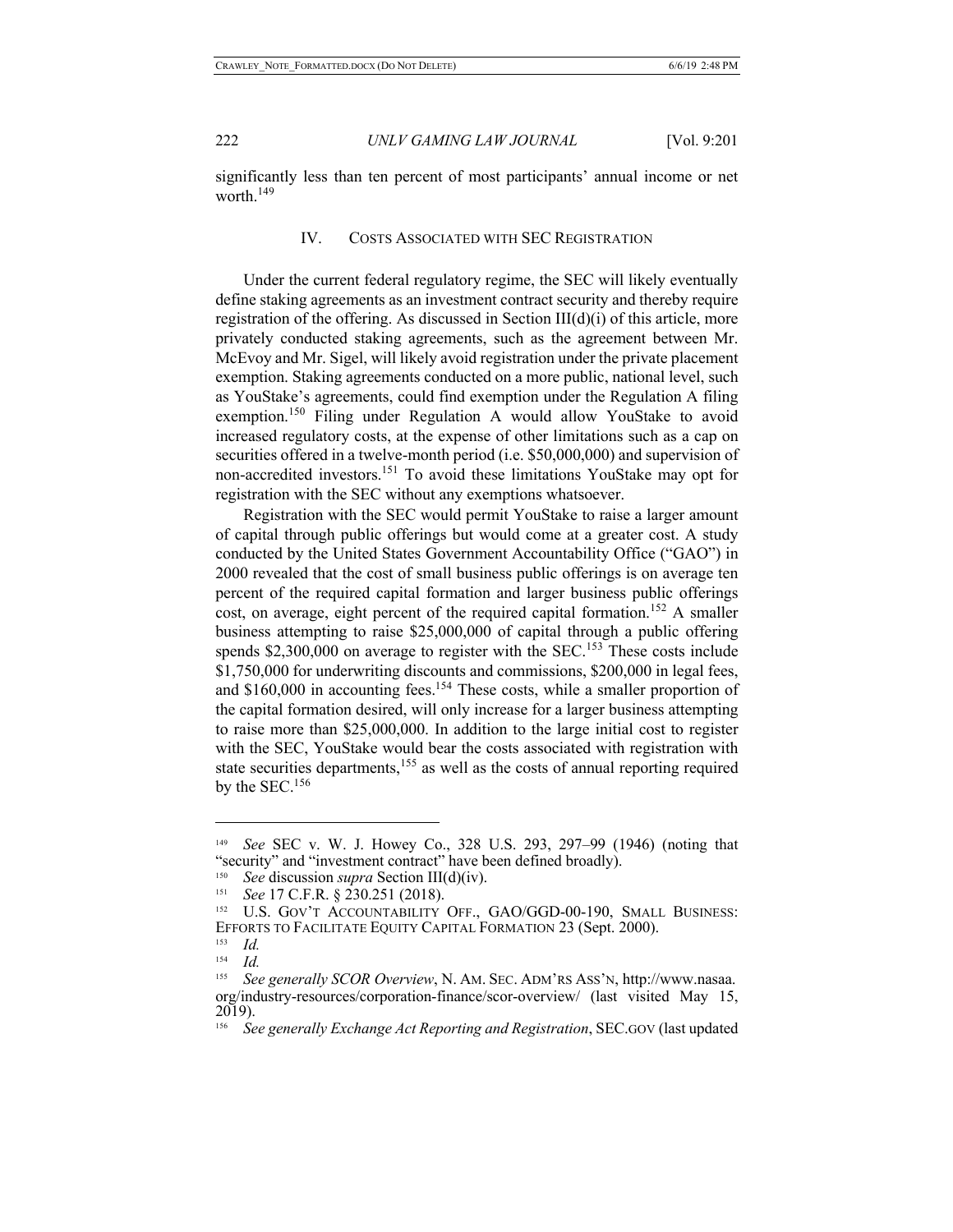Registration with the SEC also imposes an opportunity cost to businesses that need to conduct business immediately.<sup>157</sup> The average delay that businesses face between filing and raising capital is approximately 104 days for smaller public offerings (\$20,300,000) and 106 days for larger public offerings (\$198,800,000).<sup>158</sup> Professor C. Steven Bradford, Earl Dunlap Distinguished Professor of Law at the University of Nebraska-Lincoln College of Law, argues that these registration delays can adversely affect small business necessities, including quick time-to-market and the ability to quickly raise capital.<sup>159</sup> If YouStake decided to proceed with registration with the SEC absent any exemptions or Regulation A filings, these are the costs they would be forced to bear in their attempts to conduct further business.

## V. CONCLUSION

Recently, the SEC staff from the Division of Enforcement notified YouStake that it was not recommending an enforcement action against YouStake.<sup>160</sup> According to a cursory analysis of staking agreements under the *Howey* and *Marine Bank* tests, however, staking agreements are likely investment contracts. A federal court would likely find that a staking agreement, in the words of the U.S. Supreme Court, is "a contract, transaction or scheme whereby a person invests his money in a common enterprise and is led to expect profits solely from the efforts of the promoter or a third party<sup>[1]</sup><sup>161</sup> Furthermore, staking agreements do not likely find exemption from definition as a security under *Marine Bank* because, while they may or may not be unique offerings, they are often characterized by a large amount of risk offset by a large return.<sup>162</sup>

Despite the likelihood that staking agreements will be deemed investment contracts, the small number of participating investors in most staking agreements will allow the parties to take advantage of both state and federal registration exemptions. Smaller, more private staking agreements, like the agreement disputed in *Sigel v. McEvoy*, likely qualify for state registration exemption due to the small number of investors, as well as federal registration exemption under

Oct. 24, 2018), https://www.sec.gov/smallbusiness/goingpublic/exchangeact reporting.

<sup>157</sup> C. Steven Bradford, *Crowdfunding and the Federal Securities Laws*, 2012 COLUM. BUS. L. REV. 1, 43 (2012).

U.S. SEC. & EXCH. COMM'N, REPORT OF THE ADVISORY COMMITTEE ON THE CAPITAL FORMATION AND REGULATORY PROCESSES, App. A, tbl. 2 (July 24, 1996), https://www.sec.gov/news/studies/capform.htm.

<sup>159</sup> *See* Bradford, *supra* note 157, at 43.

<sup>160</sup> Mo Nuwwarah, *YouStake Clears Major Legal Hurdle as SEC Drops Investigation*, POKERNEWS (Jan. 10, 2018), https://www.pokernews.com/news/2018/ 01/youstake-sec-drops-investigation-29684.htm.

SEC v. W. J. Howey Co., 328 U.S. 293, 298–99 (1946).

<sup>&</sup>lt;sup>162</sup> *See* Marine Bank v. Weaver, 455 U.S. 551, 558–60 (1982).